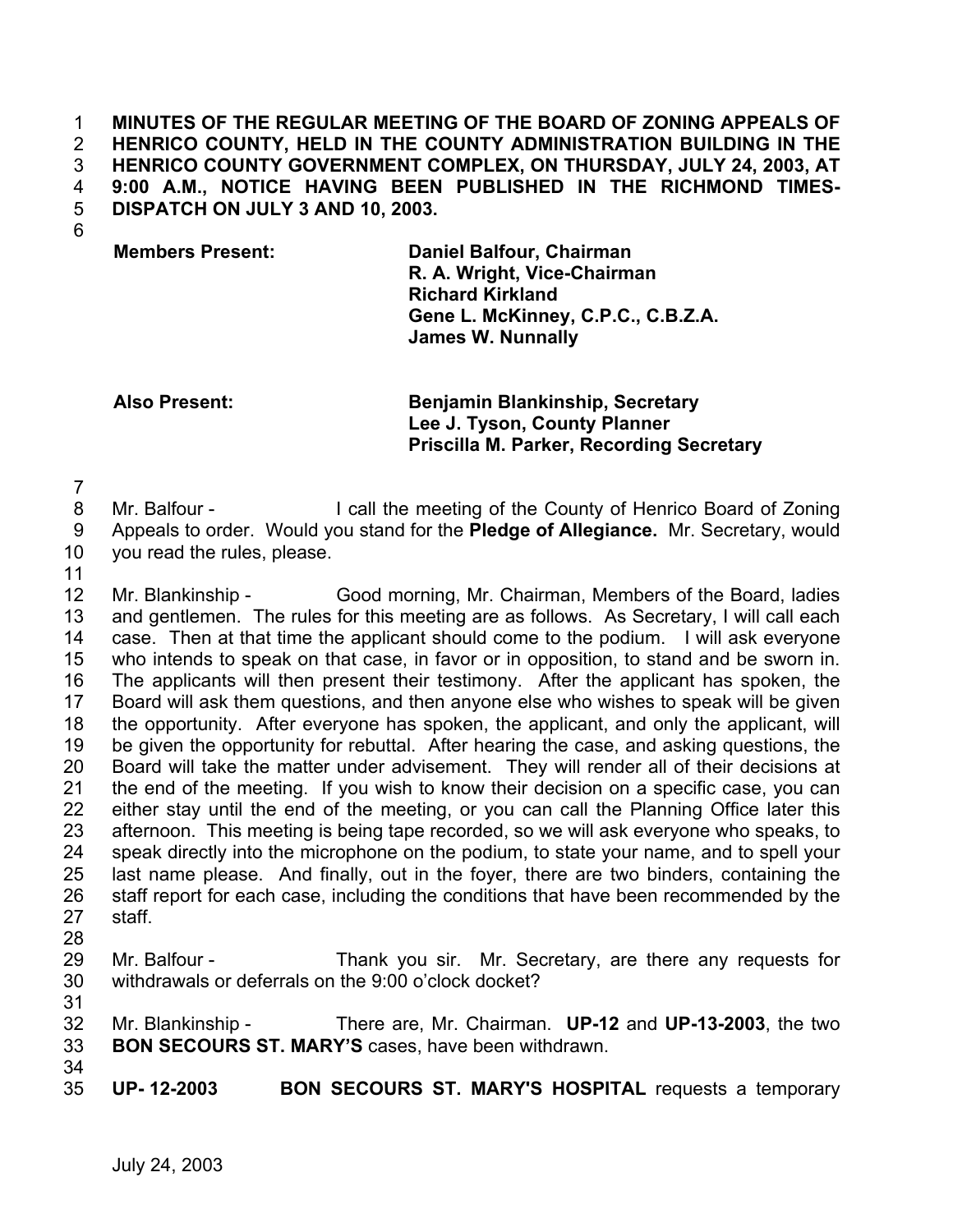- 36 37 38 39 40 conditional use permit pursuant to Section 24-116(c)(1) of Chapter 24 of the County Code to allow temporary parking at 2300 Dumbarton Road (Parcels 780-745-3121, 2808 and 3308), zoned R-4, One-family Residence District (Brookland).
- 41 42 43 44 45 **UP- 13-2003 BON SECOURS ST. MARY'S HOSPITAL** requests a temporary conditional use permit pursuant to Section 24-116(c)(1) of Chapter 24 of the County Code to allow temporary parking at 2605 Dumbarton Road (Parcel 779-744-0545), zoned R-4, One-family Residence District (Brookland).

47 48 49 50 51 52 53 54 55 Mr. Balfour - The Board would like to comment, that the first case on the docket, **A-60-2003**, has already been heard. Decision will be made with the other decisions at the end of the docket. I suggest that will probably be no earlier than about 10:30, as we have a 9:00 o'clock docket and a 10:00 o'clock docket. So if any of you are here on that particular case, we'll be glad for you to stay and watch, but there may be better things you'd rather do, in which case you might want to come back about 10:30, I would suggest, if you want to be here when that decision is made. That being said, Mr. Secretary, would you call the first case.

## 56 **Deferred from Previous Meeting**

46

57

67

69

71

- 58 59 60 61 62 **A - 60-2003 HANOVER ASSOCIATES LIMITED** appeals a decision of the Director of Planning pursuant to Section 24-116(a) of Chapter 24 of the County Code regarding the property at 7202 Brook Road (Parcel 784-750-6778), zoned B-3, Business District (Fairfield).
- 63 Mr. Balfour - The case has already been heard. Do I hear any motion?
- 64 65 66 Mr. McKinney - Yes sir, Mr. Chairman. We have two items on this, is that correct, Mr. Blankinship?
- 68 Mr. Blankinship - Yes sir, there were two separate notices of violation.
- 70 Mr. McKinney - Would you read those.
- 72 73 74 75 76 Mr. Blankinship - I'll take the accessory structures first. On the matter of accessory structures, we served a notice of violation, listing Units 1, 2, 3, 4, 16, 28, 29, 34, 38, 41, 47, 57, 58, 59, and 60, and each of those was cited for having an accessory structure less than ten feet from the principal structure.
- 77 78 Mr. Balfour - Do I hear a motion in relation to the first violation?
- 79 Mr. McKinney - I move that we deny that.
- 81 Mr. Wright - Deny the appeal?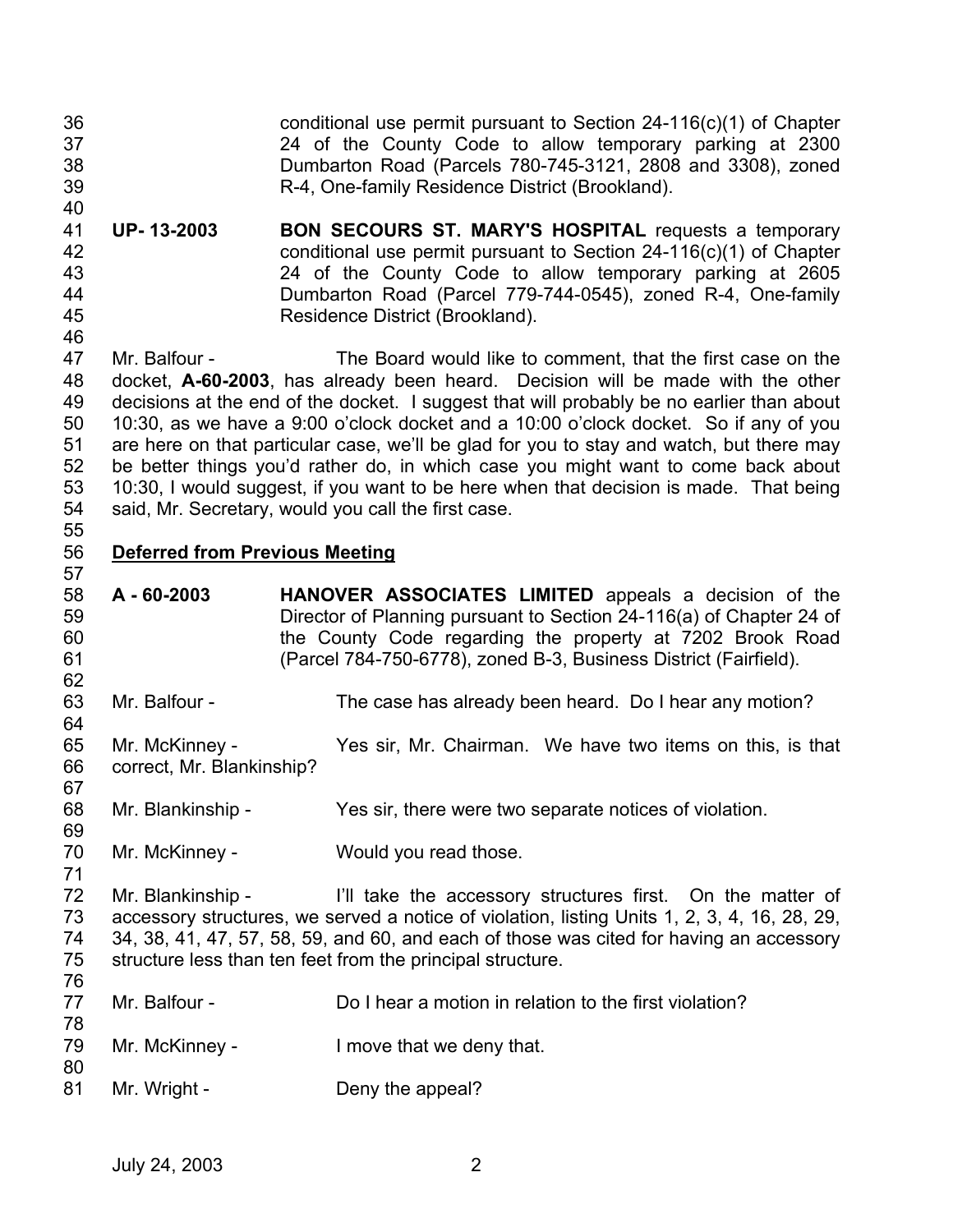| 82<br>83       | Mr. McKinney -                              | Deny the appeal on that.                                                                                                                                                        |   |
|----------------|---------------------------------------------|---------------------------------------------------------------------------------------------------------------------------------------------------------------------------------|---|
| 84<br>85       | Mr. Kirkland -                              | Second.                                                                                                                                                                         |   |
| 86             |                                             |                                                                                                                                                                                 |   |
| 87<br>88<br>89 | Mr. Blankinship -                           | That's a motion by Mr. McKinney, seconded by Mr. Kirkland,<br>to deny the appeal and uphold the decision of the Zoning Administrator.                                           |   |
| 90             | Mr. Balfour -                               | Any discussion? All in favor of denying the appeal relating to                                                                                                                  |   |
| 91             | the structures and other matters mentioned? |                                                                                                                                                                                 |   |
| 92             |                                             |                                                                                                                                                                                 |   |
| 93             |                                             | After an advertised public hearing and on a motion by Mr. McKinney, seconded by Mr.                                                                                             |   |
| 94<br>95       |                                             | Kirkland, the Board denied Hanover Associates appeal A-60-2003 of a decision of the<br>Director of Planning regarding accessory structure distance from the principal structure |   |
| 96             |                                             | for 15 trailer units of the property at 7202 Brook Road (Parcel 784-750-6778).                                                                                                  |   |
| 97             |                                             |                                                                                                                                                                                 |   |
| 98             | Affirmative:                                | Balfour, Kirkland, McKinney, Nunnally, Wright                                                                                                                                   | 5 |
| 99             | Negative:                                   |                                                                                                                                                                                 | 0 |
| 100            | Absent:                                     |                                                                                                                                                                                 | 0 |
| 101            |                                             |                                                                                                                                                                                 |   |
| 102<br>103     |                                             | The Board denied the appeal, affirming the decision of the Director of Planning,<br>regarding accessory structures less than 10 feet from the principal structures.             |   |
| 104            |                                             |                                                                                                                                                                                 |   |
| 105            | Mr. Balfour -                               | Would you read the second.                                                                                                                                                      |   |
| 106            |                                             |                                                                                                                                                                                 |   |
| 107            | Mr. Blankinship -                           | The second was "Conducting a use not permitted in the                                                                                                                           |   |
| 108            |                                             | zoning district in violation of Section 24-6(a) of the Henrico County Code. Operating a                                                                                         |   |
| 109<br>110     | 1948."                                      | mobile home park in excess of 20 units as approved by the Board of Zoning Appeals in                                                                                            |   |
| 111            |                                             |                                                                                                                                                                                 |   |
| 112            | Mr. Balfour -                               | Do I hear a motion relating to that appeal.                                                                                                                                     |   |
| 113            |                                             |                                                                                                                                                                                 |   |
| 114            | Mr. McKinney -                              | I move that we approve that, predicated on the information                                                                                                                      |   |
| 115            |                                             | that we have received in reference to Chapter 424, as amended on March 20, 1995,                                                                                                |   |
| 116<br>117     |                                             | 15.1.2-2311 (C), referring to the letter from Mr. Clarke dated 1972, to let it remain as is.                                                                                    |   |
| 118            | Mr. Kirkland -                              | I'll second.                                                                                                                                                                    |   |
| 119            |                                             |                                                                                                                                                                                 |   |
| 120            | Mr. Balfour -                               | It has been moved and seconded that pursuant to Virginia                                                                                                                        |   |
| 121            |                                             | Code Section 15.1.2-2311 (C), that the trailers be allowed to stay as they are. Any                                                                                             |   |
| 122            |                                             | discussion of the motion? All in favor of the motion, say "aye." Any opposed? Motion                                                                                            |   |
| 123<br>124     | passes.                                     |                                                                                                                                                                                 |   |
| 125            |                                             | After an advertised public hearing and on a motion by Mr. McKinney, seconded by Mr.                                                                                             |   |
| 126            |                                             | Kirkland, the Board granted Hanover Associates appeal A-60-2003, reversing the                                                                                                  |   |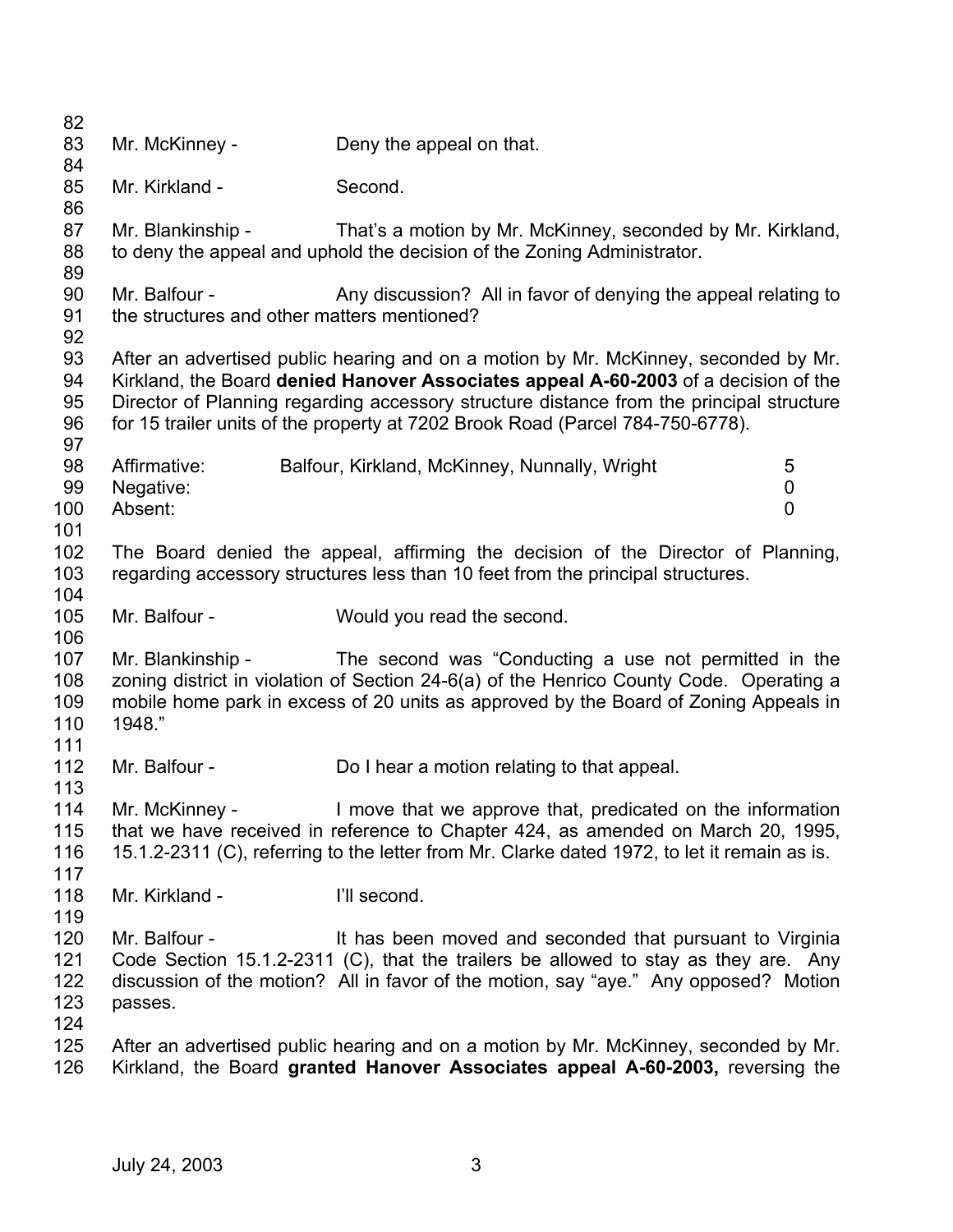| 127<br>128<br>129               |                                                           | decision of the Director of Planning, regarding the number of trailers on the property in<br>excess of 20. at 7202 Brook Road (Parcel 784-750-6778).                                                                                                                      |
|---------------------------------|-----------------------------------------------------------|---------------------------------------------------------------------------------------------------------------------------------------------------------------------------------------------------------------------------------------------------------------------------|
| 130<br>131<br>132<br>133        |                                                           | The Board granted the appeal on the grounds that Hanover Associates' predecessor in<br>title made a substantial, unrecoverable investment in good-faith reliance on a 1972<br>letter from a County official stating that the trailer park was a lawful nonconforming use. |
| 134<br>135<br>136               |                                                           | The Board determined that the notice of violation concerning "trailers in excess of the 20<br>approved in 1948" had the effect of reversing the 1972 letter.                                                                                                              |
| 137<br>138<br>139<br>140        | Affirmative:<br>Negative:<br>Absent:                      | 5<br>Balfour, Kirkland, McKinney, Nunnally, Wright<br>$\overline{0}$<br>$\overline{0}$                                                                                                                                                                                    |
| 141                             | <b>New Applications</b>                                   |                                                                                                                                                                                                                                                                           |
| 142<br>143<br>144<br>145<br>146 | <b>UP-14-2003</b>                                         | HARRY E. BURROWS requests a conditional use permit pursuant<br>to Section 24-12(d) of Chapter 24 of the County Code to keep a<br>homing pigeon loft at 13 Kemper Court (Parcel 826-715-4259),<br>zoned R-3, One-family Residence District (Varina).                       |
| 147<br>148<br>149<br>150<br>151 | Mr. Balfour -<br>hand and be sworn please?                | All who intend to testify in this matter, would you please rise.<br>Do we have any others who intend to testify in this matter? Would you raise your right                                                                                                                |
| 152<br>153<br>154               | Mr. Blankinship -                                         | Do you swear that the testimony you are about to give is the<br>truth, the whole truth, and nothing but the truth, so help you God?                                                                                                                                       |
| 155<br>156<br>157<br>158        | Mr. Burrows -<br>permit, so I'm really ignorant about it. | I do. I'm Harry E. Burrows. I've had a pigeon loft at this<br>house for about thirty years, and this is the first time I've heard about a conditional use                                                                                                                 |
| 159<br>160                      | Mr. Nunnally -                                            | It's been there for thirty years?                                                                                                                                                                                                                                         |
| 161<br>162                      | Mr. Burrows -                                             | Yes sir.                                                                                                                                                                                                                                                                  |
| 163<br>164                      | Mr. Nunnally -                                            | How many pigeons do you have there?                                                                                                                                                                                                                                       |
| 165<br>166                      | Mr. Burrows -                                             | Right now I've got about thirty.                                                                                                                                                                                                                                          |
| 167<br>168                      | Mr. Nunnally -                                            | You've got a 10-foot tall, 8-foot wide, 6-foot deep loft?                                                                                                                                                                                                                 |
| 169<br>170<br>171               | Mr. Burrows -                                             | Yes, it's 8-feet tall, but right now I've got it off the ground<br>about 2 feet, so from the ground to the top of it is 10 feet.                                                                                                                                          |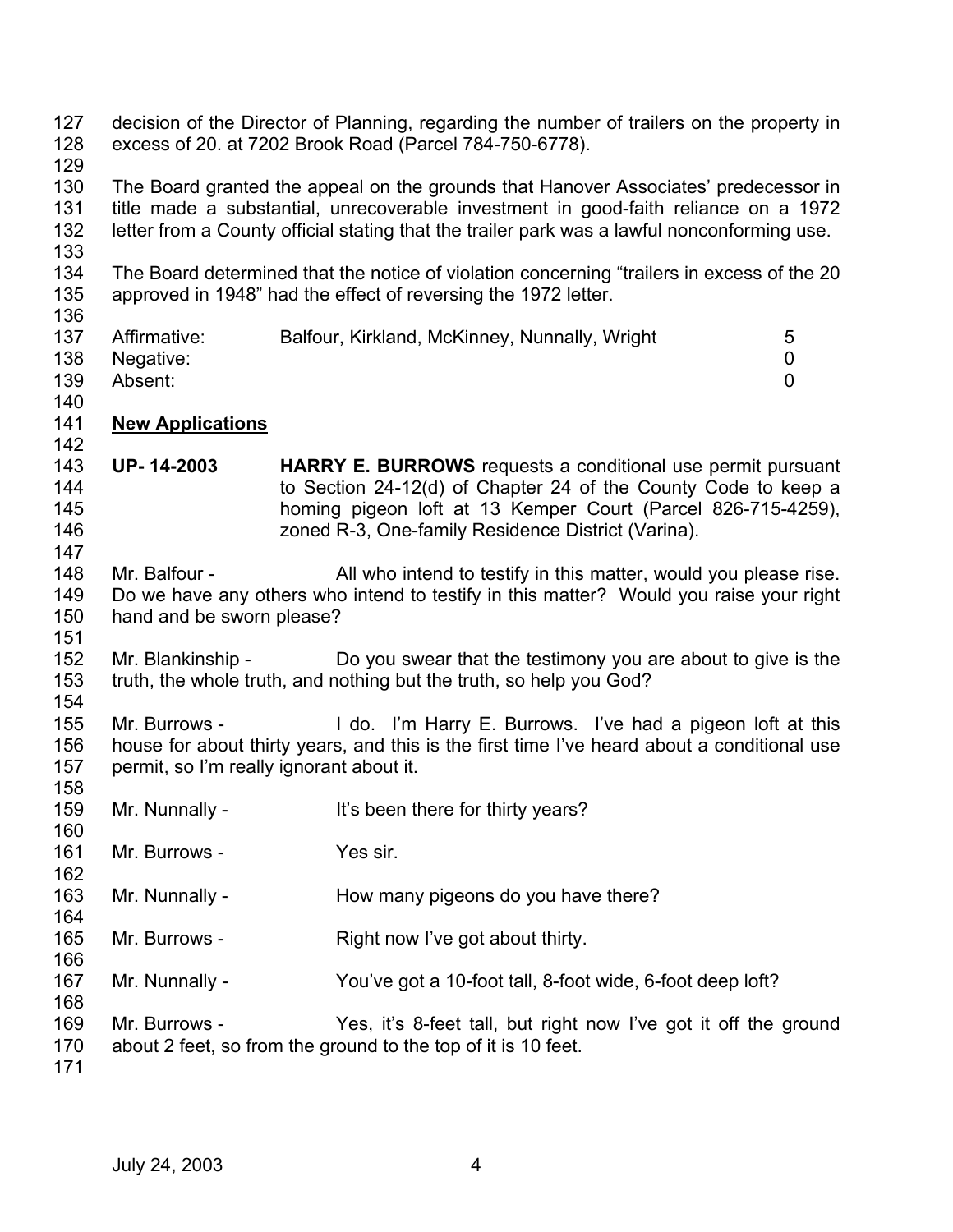172 173 174 175 176 177 178 179 180 181 182 183 184 185 186 187 188 189 190 191 192 193 194 195 196 197 198 199 200 201 202 203 204 205 206 207 208 209 210 211 212 213 214 215 216 217 Mr. Nunnally - You need a loft that large for thirty pigeons? That's almost as large as my tool shed. Mr. Burrows - Not really. What, 6 by 8, but 10-feet tall, because I measure from the ground to the top of it, but it's actually 6 by 8? Mr. Kirkland - Mr. Blankinship, have we had any complaints from citizens concerning this? Mr. Blankinship - We received a complaint regarding a carport that was in the front yard, and I understand that that's been removed. The complainant brought it to our attention that there was also a roller pigeon loft on the property, but of course he can abate the violation either by getting rid of it, or by making it lawful, by getting the use permit, so I don't see the complainant here. Mr. Balfour - The You've seen the three conditions of four, since you've already gotten rid of the carport. The other three restrictions, one of which says that we state the number of birds to be allowed? Any other questions by Board members? Mr. Nunnally - In case this Board approves this, are you willing to cut down on the number of pigeons you have? Mr. Burrows - Yes sir. To me, it isn't any harder to take care of five than it is of thirty. Mr. Nunnally - It might not take more care for thirty than it does five, but what I'm getting at is, if you've got thirty pigeons flying around, there's a lot of droppings going somewhere. Mr. Burrows - Yes sir, there probably is. These pigeons land nowhere but on my loft. Mr. Nunnally - None of your neighbors ever complained to you? Mr. Burrows - No sir. And everybody knows I've got them, because they watch them. Mr. Nunnally - Have you ever had more than thirty, or is thirty the most you've ever had? Mr. Burrows - I've probably had more than thirty, to be honest with you. Mr. Nunnally - What's your average? Over the years? Mr. Burrows - **About thirty.** About thirty.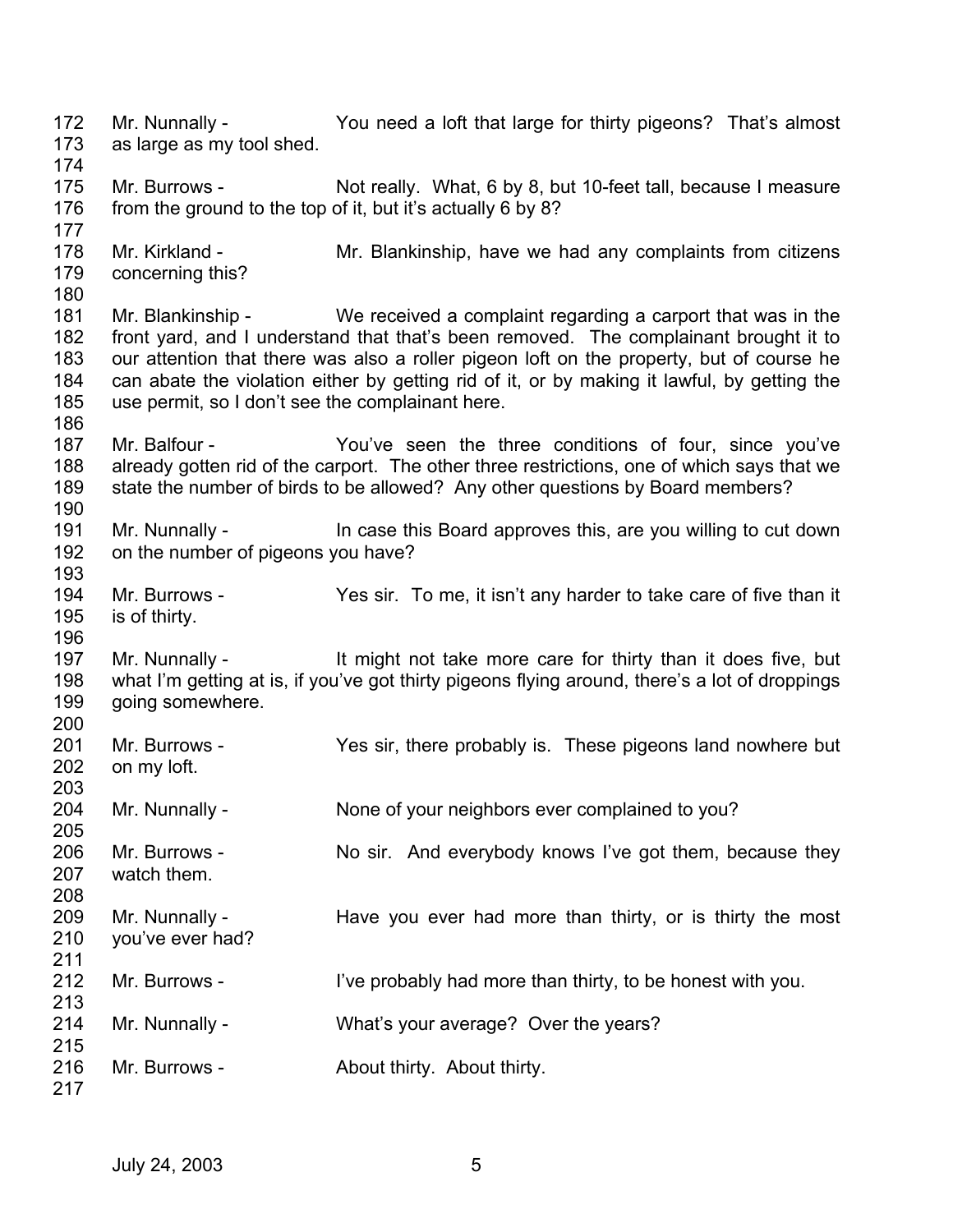| 218<br>219                             | Mr. Balfour -                           | Any other questions by Board members?                                                                                                                                                                                                                                                                              |                                  |
|----------------------------------------|-----------------------------------------|--------------------------------------------------------------------------------------------------------------------------------------------------------------------------------------------------------------------------------------------------------------------------------------------------------------------|----------------------------------|
| 220<br>221                             | Mr. McKinney -                          | How many would you like to have, Mr. Burrows?                                                                                                                                                                                                                                                                      |                                  |
| 222<br>223<br>224                      | Mr. Burrows -<br>away.                  | A lot of people like them. I raise a lot of them and give them                                                                                                                                                                                                                                                     |                                  |
| 225<br>226                             | Mr. McKinney -                          | My question was, "how many would you like to have?"                                                                                                                                                                                                                                                                |                                  |
| 227<br>228                             | Mr. Burrows -                           | Thirty.                                                                                                                                                                                                                                                                                                            |                                  |
| 229<br>230<br>231<br>232               | Mr. Balfour -<br>case.                  | Any other questions? Thank you, Mr. Burrows. Being as<br>how no one else indicated an interest in speaking on this matter, that concludes the                                                                                                                                                                      |                                  |
| 233<br>234<br>235<br>236<br>237        |                                         | After an advertised public hearing and on a motion by Mr. Nunnally, seconded by Mr.<br>McKinney, the Board granted application UP-14-2003 for a conditional use permit to<br>keep a pigeon loft at 13 Kemper Court (Parcel 826-715-4259). The Board granted the<br>use permit subject to the following conditions: |                                  |
| 238<br>239<br>240<br>241               | 1.                                      | This approval is only for the pigeon loft shown on the plans submitted with the<br>case. No additional loft shall be erected nor the existing loft be expanded without<br>approval of the Board of Zoning Appeals.                                                                                                 |                                  |
| 242<br>243<br>244                      | 2.                                      | No birds may be replaced, and no new birds may be added, so that the number<br>of birds will be reduced by attrition to 15.                                                                                                                                                                                        |                                  |
| 245<br>246<br>247                      | 3.<br>affecting surrounding properties. | The loft shall be kept in a manner to prevent odors, vermin, or disease from                                                                                                                                                                                                                                       |                                  |
| 248<br>249<br>250                      | 4.<br>property.                         | The car port located in the front yard of the dwelling must be removed from the                                                                                                                                                                                                                                    |                                  |
| 251<br>252<br>253<br>254               | Affirmative:<br>Negative:<br>Absent:    | Balfour, Kirkland, McKinney, Nunnally, Wright                                                                                                                                                                                                                                                                      | 5<br>$\pmb{0}$<br>$\overline{0}$ |
| 255<br>256<br>257                      |                                         | The Board granted the request because it found the proposed use will be in substantial<br>accordance with the general purpose and objectives of Chapter 24 of the County Code.                                                                                                                                     |                                  |
| 258<br>259<br>260<br>261<br>262<br>263 | UP-15-2003                              | <b>EASTERN HENRICO RURITAN CLUB requests a temporary</b><br>conditional use permit pursuant to Section $24-116(c)(1)$ of Chapter<br>24 of the County Code to operate a turkey shoot at 3808 Nine Mile<br>Road (Parcel 806-723-4768), zoned A-1, Agricultural District<br>(Varina).                                 |                                  |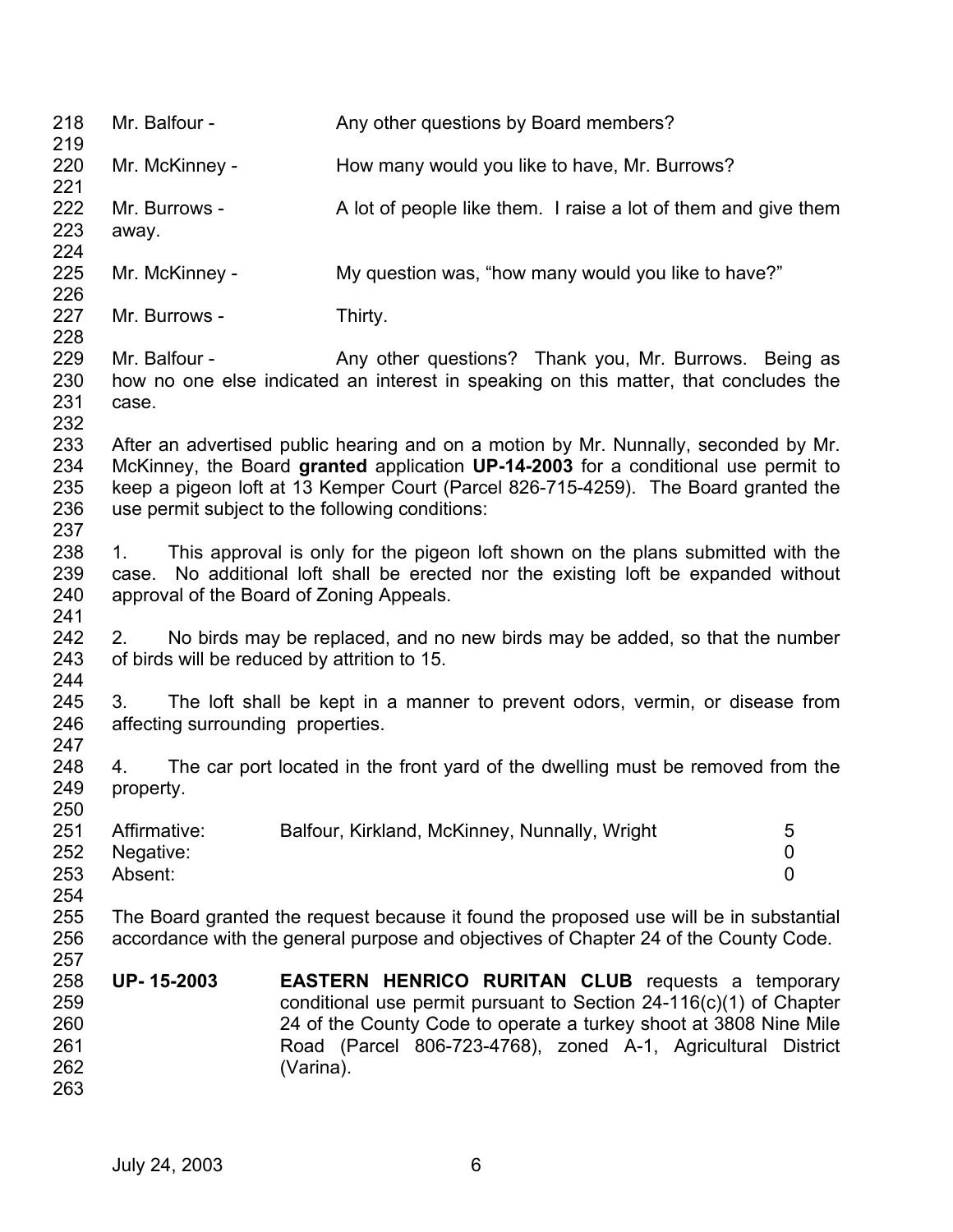264 265 266 267 268 269 270 271 272 273 274 275 276 277 278 279 280 281 282 283 284 285 286 287 288 289 290 291 292 293 294 295 296 297 298 299 300 301 302 303 304 305 306 307 308 309 Mr. Balfour - Do we have any others who intend to testify in this matter? Would you two gentlemen raise your right hand and be sworn please? Mr. Blankinship - Do you swear that the testimony you are about to give is the truth, the whole truth, and nothing but the truth, so help you God? Mr. Ayres - I do. I'll speak. My name is John Ayres. We're just trying to get another permit. We've been running a turkey shoot over there for approximately thirty years, never had any real complaints about it, so we're trying to get a new permit for the next two years. Mr. Balfour - Any questions by Board members? Mr. Nunnally - Mr. Ayres, have you read the conditions on the case, the same as last year's? You agree with those all right. Mr. Ayres - Yes sir. Yes sir. Mr. Balfour – **Any other questions by Board members?** Thank you sir. After an advertised public hearing and on a motion by Mr. Nunnally, seconded by Mr. Kirkland, the Board **granted** application **UP-15-2003** for a temporary conditional use permit to operate a turkey shoot at 3808 Nine Mile Road (Parcel 806-723-4768). The Board granted the variance subject to the following conditions: 1. The turkey shoot shall be at least 300 feet from any lot occupied by a dwelling or from a building other than buildings on the same parcel. 2. No shooting shall be done in or along any road or street or within 100 yards thereof, as required by the Code of Virginia. 3. The land shall be properly posted to show the particular area in which the shooting is occurring. 4. Sufficient off-street parking shall be provided for all cars visiting the premises. 5. No beer, wine or any other alcoholic beverages shall be consumed on the area of the shooting. A sign to this general effect must be posted on the property. 6. Restrooms shall be provided. 7. Hours of firing shall be restricted to the period 6:00 p.m. and 10:00 p.m. on Fridays during October through December and on the Wednesday before Thanksgiving during the calendar years 2003 and 2004. Affirmative: Balfour, Kirkland, McKinney, Nunnally, Wright 5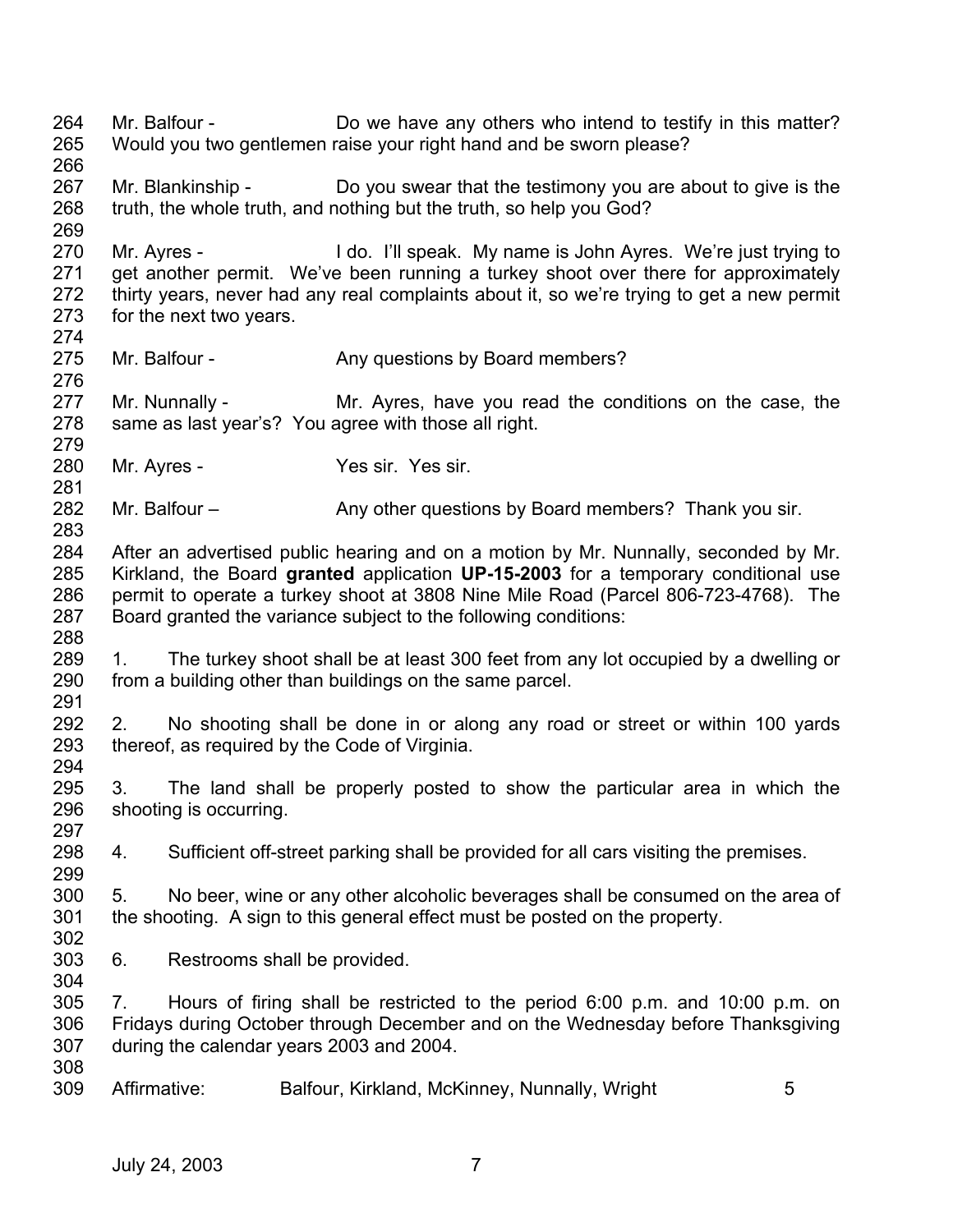|     | 310 Negative: |  |
|-----|---------------|--|
|     | 311 Absent:   |  |
| 312 |               |  |

- 313 314 The Board granted the request because it found the proposed use will be in substantial accordance with the general purpose and objectives of Chapter 24 of the County Code.
- 316 317 318 319 320 321 **UP- 16-2003 RYAN HOMES** requests a temporary conditional use permit pursuant to Section 24-116(c)(1) of Chapter 24 of the County Code to locate a temporary sales trailer at 2219 Mountain Road (Mountain Road Townes) (Parcel 776-765-5797), zoned RTHC, Residential Townhouse District (Conditional) (Fairfield).
- 322 323 324 Mr. Balfour - Do we have any others who intend to testify in this matter? Would you raise your right hand and be sworn please?
- 325 326 Mr. Blankinship - Do you swear that the testimony you are about to give is the truth, the whole truth, and nothing but the truth, so help you God?
- 327 328 329 330 331 332 333 334 335 336 337 338 339 340 Mr. Bjelstrand - I do. My name is Kenneth Bjelstrand. Mr. Chairman, members of the Board, Mr. Blankinship, I'm here on behalf of the applicant, Ryan Homes, requesting a conditional use permit to locate a temporary sales trailer off Mountain Road in our new townhouse subdivision at Woodman and Mountain Road areas. As you know, if you've seen our previous requests for temporary trailers, they are very nicely done. They are usually brand new; if not, the nicest ones that the company has. We landscape them very heavily and light them up, provide more than adequate parking, and generally do a very nice job. It is truly temporary; we hope to have the trailer gone as soon as the model home is completed. I can't really tell you what time that would be definitely, just because we never know how long a development phase of it takes. But it is truly temporary; we will remove it as soon as the model home is completed.
- 341 342 Mr. Balfour - The Any questions by Board members? You've seen the requirement that it be removed by September 1 of next year. Any other questions?
- 344 Mr. McKinney - Cr when you get a CO for the model. Either or.
- 346 Mr. Bielstrand - I certainly hope it's not next September.
- 348 Mr. Balfour - Any other questions? Is the next case yours too?
- 350 351 Mr. Bjelstrand - Yes sir.

352 353 354 After an advertised public hearing and on a motion by Mr. McKinney, seconded by Mr. Wright, the Board **granted** application **UP-16-2003** for a temporary conditional use permit to locate a temporary sales trailer at 2219 Mountain Road (Mountain Road

315

343

345

347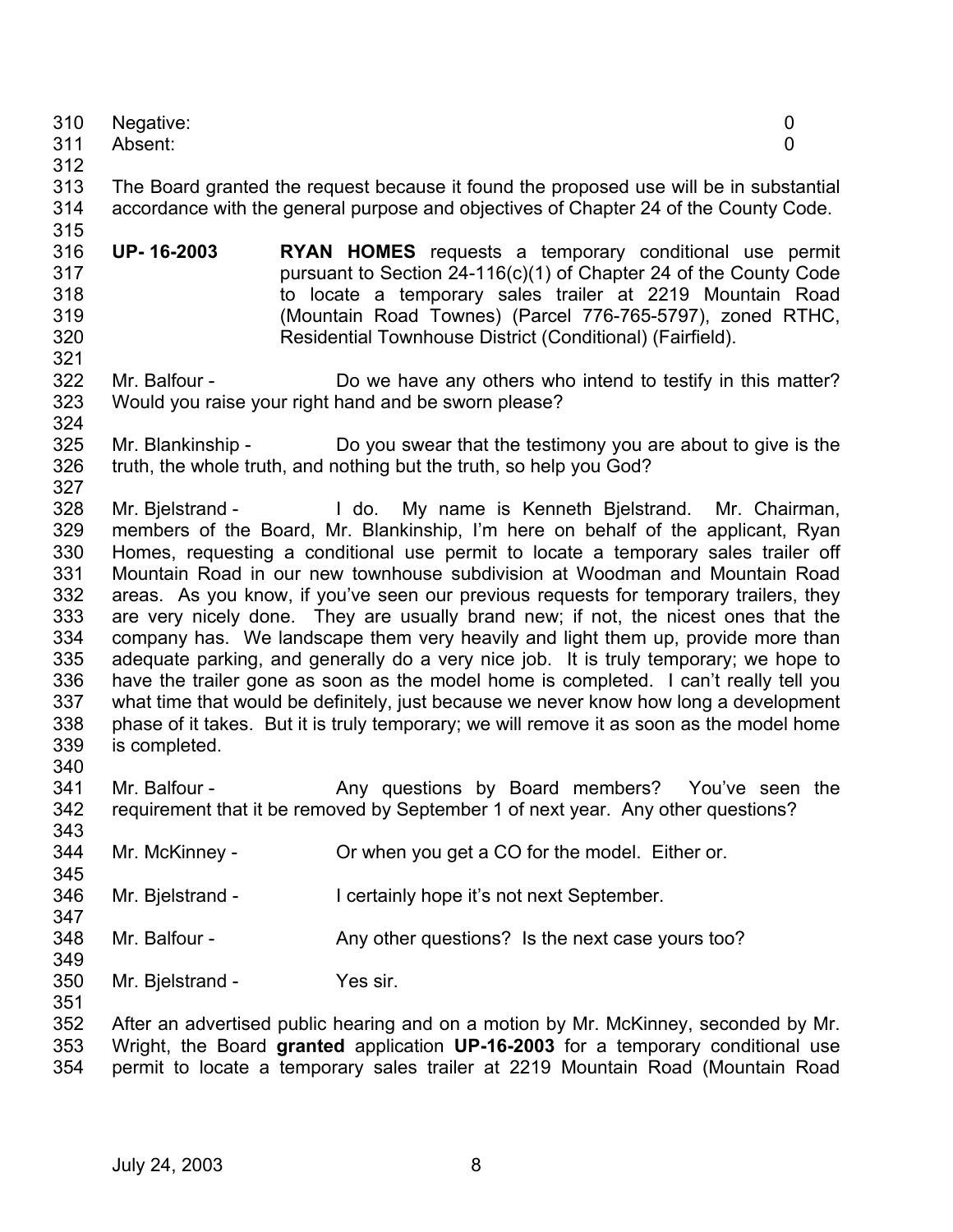355 356 357 358 359 360 361 362 363 364 365 366 367 368 369 370 371 372 373 374 375 376 377 378 379 380 381 382 383 384 385 386 387 388 389 390 391 392 393 394 395 396 397 398 399 400 Townes) (Parcel 776-765-5797). The Board granted the use permit subject to the following conditions: 1. The temporary sales trailer shall be removed from the property by September 1, 2004 or when a Certificate of Occupancy is issued for the model home, whichever shall occur first. 2. Landscaping and lighting shall conform to the specifications shown on the approved landscaping and lighting plan. Affirmative: Balfour, Kirkland, McKinney, Nunnally, Wright 5 Negative: 0 Absent: 0 The Board granted the request because it found the proposed use will be in substantial accordance with the general purpose and objectives of Chapter 24 of the County Code. **UP- 17-2003 RYAN HOMES** requests a temporary conditional use permit pursuant to Section 24-116(c)(1) of Chapter 24 of the County Code to locate a temporary sales trailer at 10070 Three Chopt Road (Three Chopt Village) (Parcel 748-756-8078), zoned R-6C, General Residence District (Conditional) (Three Chopt). Mr. Balfour - **Do** we have anyone else expect to testify in this matter? You've already been sworn. Mr. Bielstrand - It's the same thing. It's the exact same product, same trailer, done the same way as the others. We will again landscape it, light it, have more than adequate parking, and again, it is truly temporary. We will remove it as soon as the model building is complete. I have no problem with the suggested conditions. Mr. Balfour - Any questions by Board members? Thank you. After an advertised public hearing and on a motion by Mr. Wright, seconded by Mr. McKinney, the Board **granted** application **UP-16-2003** for a temporary conditional use permit to locate a temporary sales trailer at 2219 Mountain Road (Mountain Road Townes) (Parcel 776-765-5797). The Board granted the use permit subject to the following conditions: 1. The temporary sales trailer shall be removed from the property by September 1, 2004 or when a Certificate of Occupancy is issued for the model home, whichever shall occur first. 2. Landscaping and lighting shall conform to the specifications shown on the approved landscaping and lighting plan.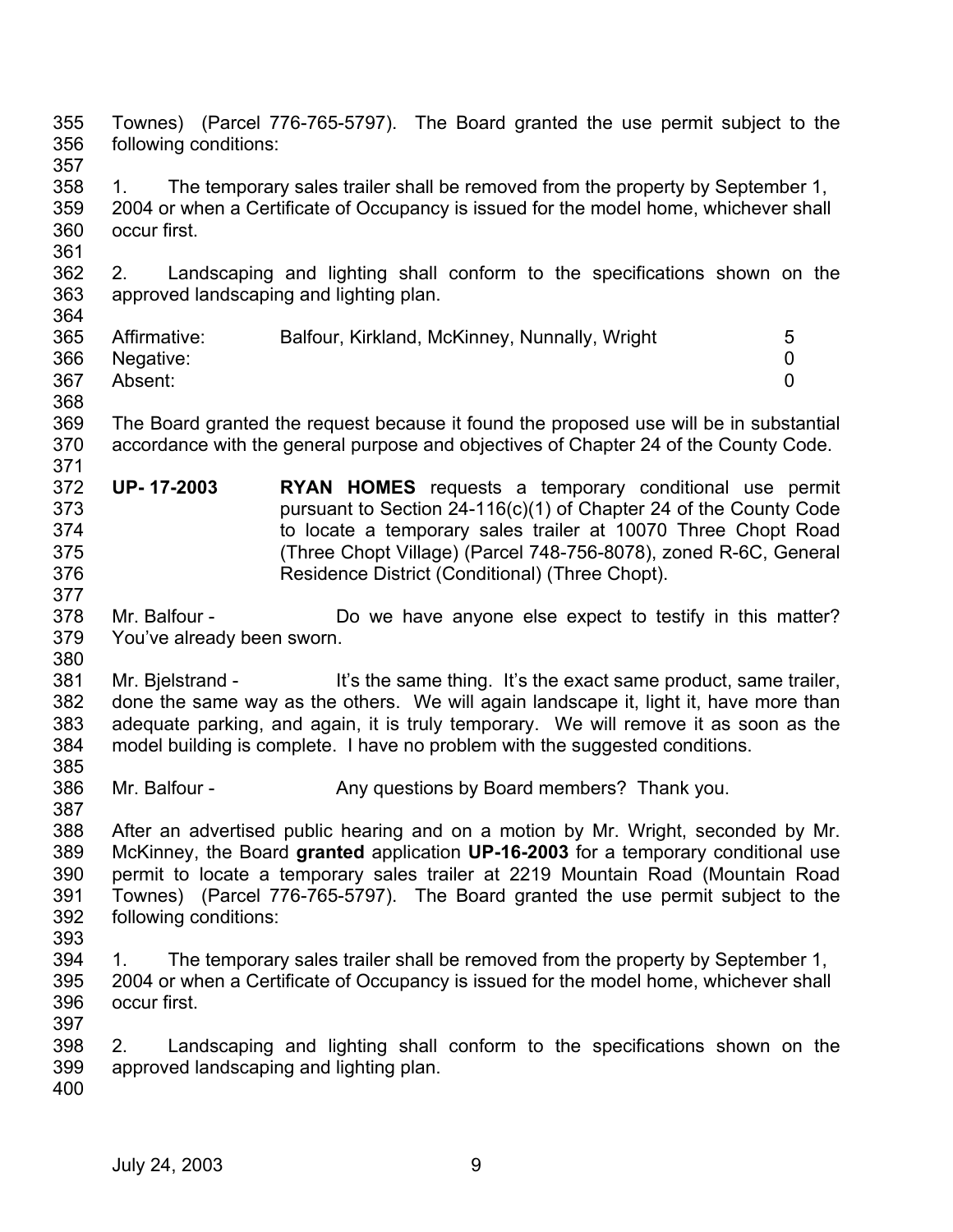401 402 403 404 Affirmative: Balfour, Kirkland, McKinney, Nunnally, Wright 5 Negative: 0 Absent: 0

405 406 407 The Board granted the request because it found the proposed use will be in substantial accordance with the general purpose and objectives of Chapter 24 of the County Code.

- 408 409 410 411 412 **UP- 18-2003 APPLE VALLEY, LLC** requests a temporary conditional use permit pursuant to Section 24-116(c)(1) of Chapter 24 of the County Code to locate a temporary sales trailer at 10290 Woodman Road (Woodman Trace) (Parcel 773-763-6864), zoned R-3, One-family Residence District (Fairfield).
- 414 Mr. Balfour - Is anyone here on that case? We'll pass that by.

416 417 *(Case called again at end of 9:00 o'clock docket. No response. Passed till the end of the 10:00 o'clock docket.)* 

418

426

430

413

415

## 419 420 *(Case called at end of 10:00 o'clock docket.)*

421 422 423 424 425 Upon a motion by Mr. McKinney, seconded by Mr. Wright, the Board **deferred** application **UP-18-2003** for a temporary conditional use permit to locate a temporary sales trailer at 10290 Woodman Road (Woodman Trace) (Parcel 773-763-6864). The case was deferred because no one was present to speak on the applicant's behalf or answer questions, from the July 24, 2003, until the August 28, 2003, meeting.

| 427 | Affirmative:  | Balfour, Kirkland, McKinney, Nunnally, Wright |  |
|-----|---------------|-----------------------------------------------|--|
|     | 428 Negative: |                                               |  |
| 429 | Absent:       |                                               |  |

- 431 432 433 434 435 436 437 **A - 82-2003 KELVIN WILLIAMS AND DOREEN ANGLERO** request a variance from Section 24-95(i)(2) of Chapter 24 of the County Code to build a detached garage at 7561 Turner Road (Phillips Woods) (Parcel 831-692-5020), zoned A-1, Agricultural District (Varina). The accessory structure location requirement is not met. The applicants wish to build a detached garage in the side yard, where the Code allows accessory structures in the rear yard.
- 439 440 Mr. Balfour - Do we have any others who intend to testify in this matter? Would you raise your right hand and be sworn please?
- 441

438

442 443 444 Mr. Blankinship - Do you swear that the testimony you are about to give is the truth, the whole truth, and nothing but the truth, so help you God?

445 446 Mr. Boykin - The Muslim Lido. I'm James Boykin, Heartland Industries. What we're proposing to do is build a detached garage to the right of Mr. Williams' home. The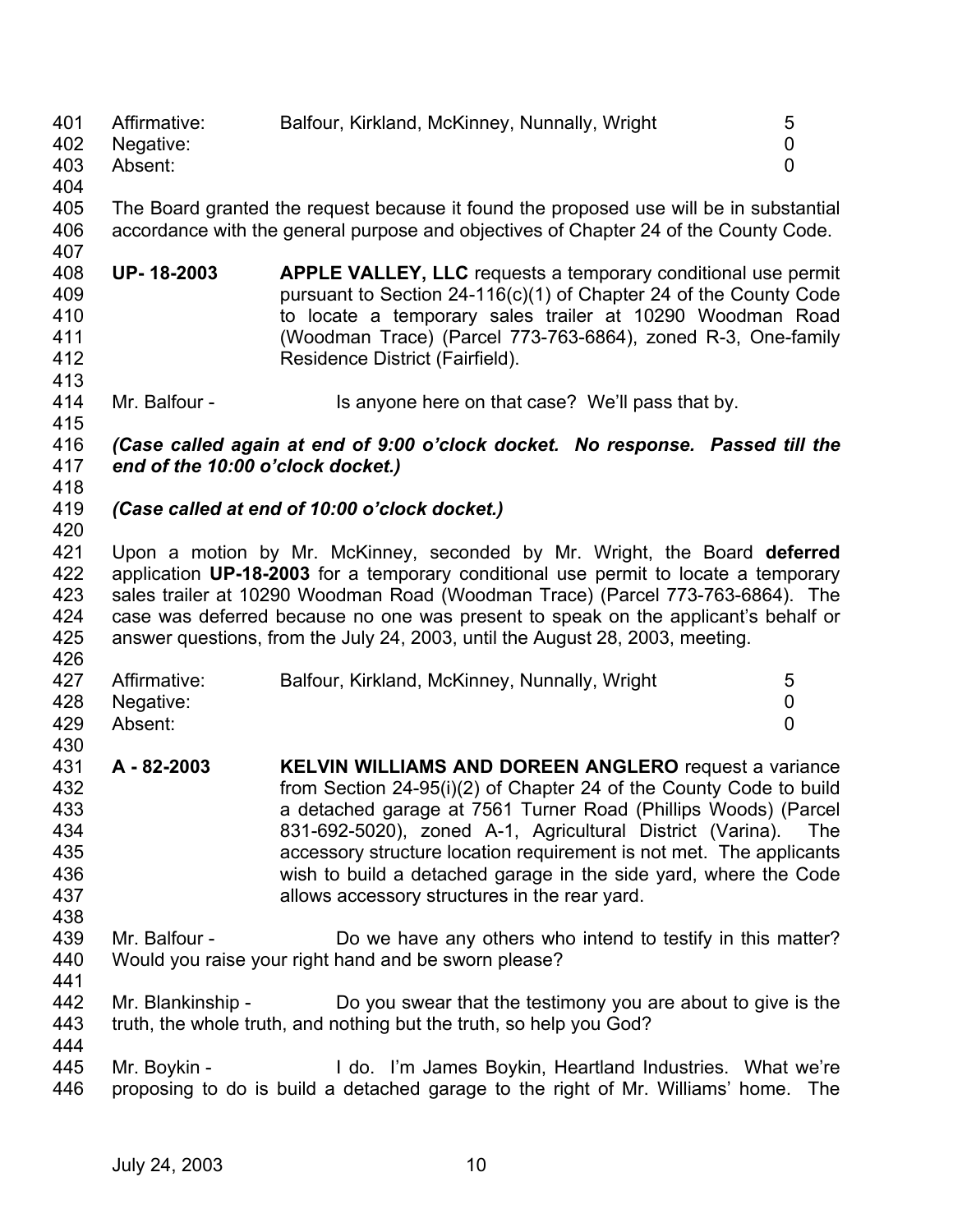447 448 449 450 451 452 453 454 455 456 457 458 reason we're doing that, if you see the plot plan there, there is a septic tank and drain field directly behind the house on the right side, where we would normally put a garage, and it would create a hardship if we were to try to put it there. They would have to remove that septic tank and drain field and move it all over to the left and tear down about a hundred trees to move that, so we're requesting the proposed 24 by 24 detached garage. There is a buffer of trees between the house and the neighbor to the right, and we would set that into those trees. Originally, we were told there was a tenfoot setback by the zoning. That was not true; it was a three-foot setback, so we would push it into the trees there to hide it from the road as much as possible. Also, the buffer would remain between the neighbor's house and Mr. Williams' house to screen that from his view.

- 459 460 461 Mr. Nunnally - Those trees that you're speaking of, are they on your client's property, or the neighbor's property? Which one?
- 462 463 464 465 466 Mr. Boykin - Yes. There would be remaining trees on both properties, but we'd just ease it in there. As you can see, there's just some scrub trees in there, mostly an open area, but we would move it back and hide it as best as possible. It would be exactly matching the house, as far as the vinyl siding, doors and windows and things.
- 467 Mr. Balfour - Any other questions by Board members?
- 469 470 471 Mr. Blankinship - Mr. Chairman, let me just mention, we did receive one phone call on this case, a neighbor who said that they had no objection.
- 472 473 474 475 476 After an advertised public hearing and on a motion by Mr. Nunnally, seconded by Mr. Kirkland, the Board **granted** application **A-82-2003** for a variance to build a detached garage at 7561 Turner Road (Phillips Woods) (Parcel 831-692-5020). The Board granted the variance subject to the following conditions:
- 477 478 479 480 481 1. Only the improvements shown on the plan filed with the application may be constructed pursuant to this approval. No substantial changes or additions to the layout may be made without the approval of the Board of Zoning Appeals. Any additional improvements shall comply with the applicable regulations of the County Code.
- 482 2. The new construction shall match the existing dwelling as nearly as practical.

|     | 484 Affirmative: | Balfour, Kirkland, McKinney, Nunnally, Wright |  |
|-----|------------------|-----------------------------------------------|--|
|     | 485 Negative:    |                                               |  |
| 486 | Absent:          |                                               |  |

487

483

468

488 489 490 491 492 The Board granted this request, as it found from the evidence presented that, due to the unique circumstances of the subject property, strict application of the County Code would produce undue hardship not generally shared by other properties in the area, and authorizing this variance will neither cause a substantial detriment to adjacent property nor materially impair the purpose of the zoning regulations.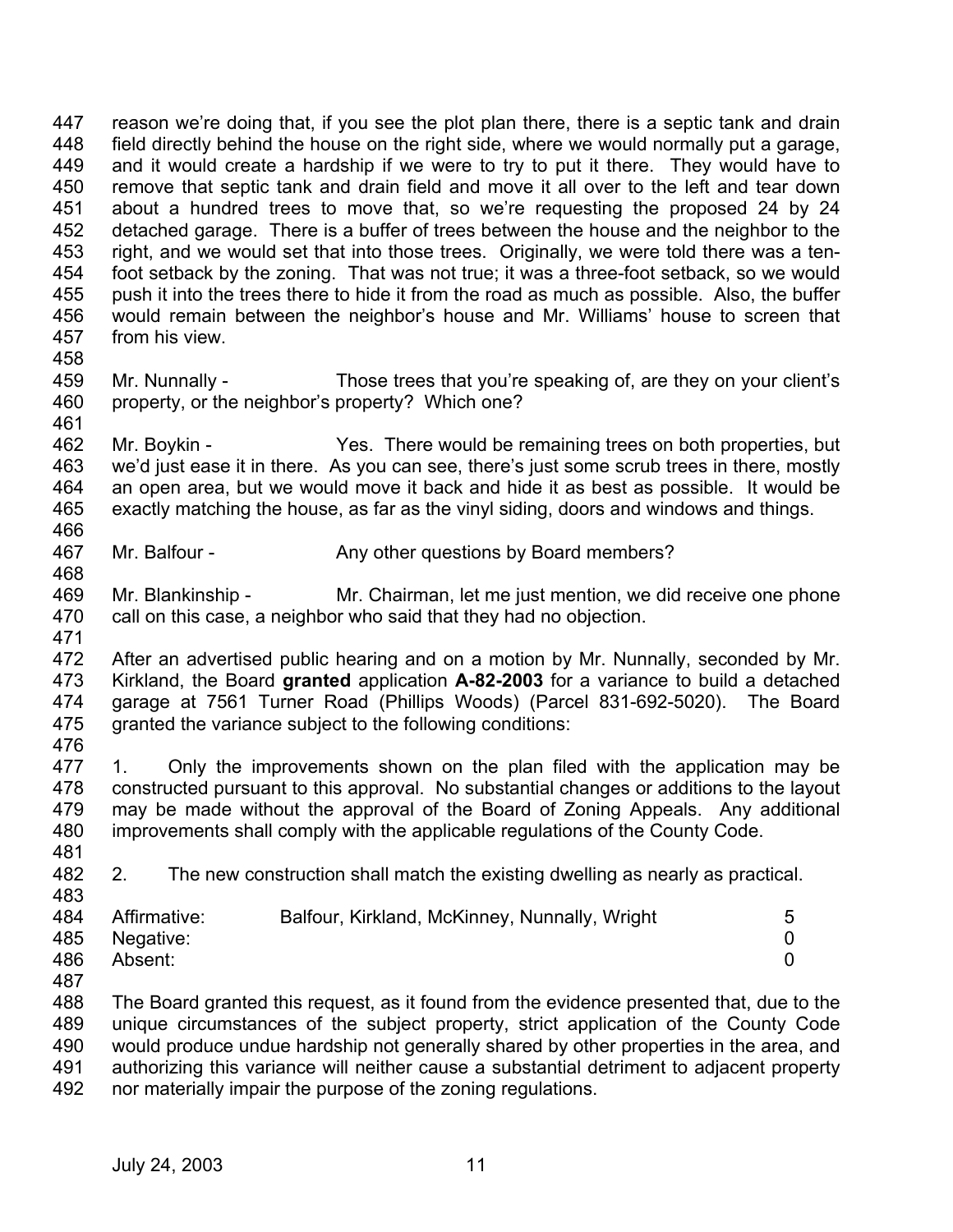| 493 |                   |                                                                                          |
|-----|-------------------|------------------------------------------------------------------------------------------|
| 494 | Mr. Blankinship - | Mr. Chairman, the next three cases are companion cases.                                  |
| 495 |                   |                                                                                          |
| 496 | A - 83-2003       | <b>SUSAN M. JANCAREK</b> requests a variance from Section 24-9 of                        |
| 497 |                   | Chapter 24 of the County Code to build a one-family dwelling at                          |
| 498 |                   | 8243 New Market Heights Lane (Parcel 826-685-5931), zoned A-1,                           |
| 499 |                   | Agricultural District (Varina). The public street frontage requirement                   |
| 500 |                   | is not met. The applicant has 0 feet public street frontage, where                       |
| 501 |                   | the Code requires 50 feet public street frontage. The applicant                          |
| 502 |                   | requests a variance of 50 feet public street frontage.                                   |
| 503 |                   |                                                                                          |
| 504 | A - 84-2003       | <b>SUSAN M. JANCAREK</b> requests a variance from Section 24-9 of                        |
| 505 |                   | Chapter 24 of the County Code to build a one-family dwelling at                          |
| 506 |                   | 8239 New Market Heights Lane (Parcel 826-685-8248), zoned A-1,                           |
| 507 |                   | Agricultural District (Varina). The public street frontage requirement                   |
| 508 |                   | is not met. The applicant has 0 feet public street frontage, where                       |
| 509 |                   | the Code requires 50 feet public street frontage. The applicant                          |
| 510 |                   | requests a variance of 50 feet public street frontage.                                   |
| 511 |                   |                                                                                          |
| 512 | A - 85-2003       | <b>SUSAN M. JANCAREK</b> requests a variance from Sections 24-94                         |
| 513 |                   | and 24-9 of Chapter 24 of the County Code to build a one-family                          |
| 514 |                   | dwelling at 8237 New Market Heights Lane (Parcel 826-685-5445),                          |
| 515 |                   | zoned A-1, Agricultural District (Varina). The lot width requirement,                    |
| 516 |                   | public street frontage requirement, and total lot area requirement                       |
| 517 |                   | are not met. The applicant has .962 acre lot area, 118 feet lot                          |
| 518 |                   | width, and 0 feet public street frontage, where the Code requires 1                      |
| 519 |                   | acre lot area, 150 feet lot width, and 50 feet public street frontage.                   |
| 520 |                   | The applicant requests a variance of .038 acre lot area, 32 feet lot                     |
| 521 |                   | width, and 50 feet public street frontage.                                               |
| 522 |                   |                                                                                          |
| 523 | Mr. Balfour -     | Anyone who would like to speak on A-83, A-84, and A-85-                                  |
| 524 |                   | 2003, please stand up. Do we have any others who intend to testify in this matter?       |
| 525 |                   | Would you raise your right hand and be sworn please?                                     |
| 526 |                   |                                                                                          |
| 527 | Mr. Blankinship - | Do you swear that the testimony you are about to give is the                             |
| 528 |                   | truth, the whole truth, and nothing but the truth, so help you God?                      |
| 529 |                   |                                                                                          |
| 530 | Ms. Isaac -       | I do. I am Laraine Isaac. Good morning. Susan Jancarek                                   |
| 531 |                   | owns three lots, and these lots have existed as independent lots for some time. The      |
| 532 |                   | previous owner bought one in 1960, another in 1969, and another in 1974. Two of the      |
| 533 |                   | lots meet all of the requirements of the ordinance except for the street frontage. The   |
| 534 |                   | third lot has a notch cut out of it. She's trying to buy that, but is having a hard time |
| 535 |                   | finding the owner. If she can purchase that, that lot would be brought into compliance   |
| 536 |                   | with the ordinance except for the road frontage. There was an existing house on one of   |
| 537 |                   | the lots, and it burned in December. The one on the southwest, 1.009 acres.              |
| 538 |                   |                                                                                          |
|     |                   |                                                                                          |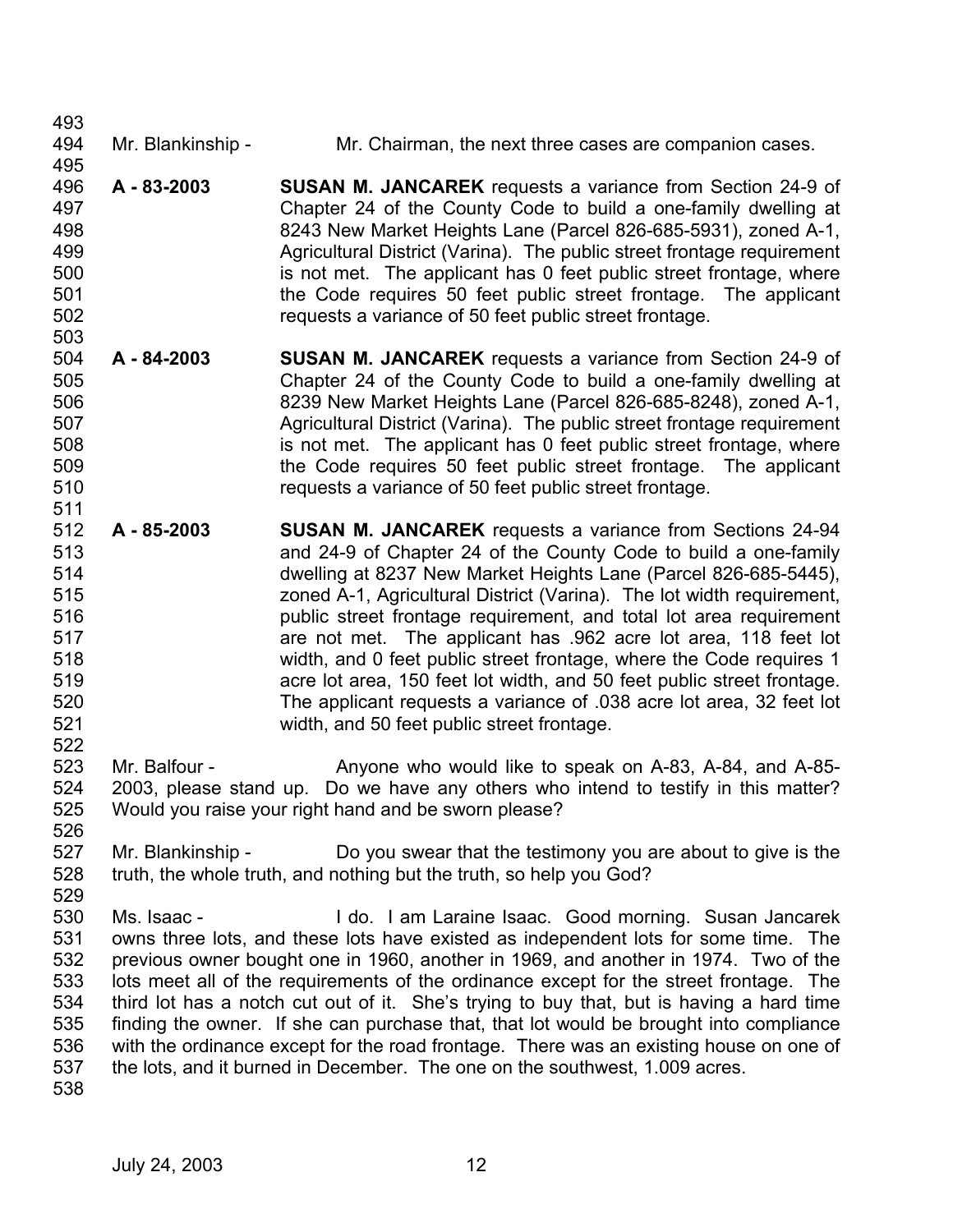539 Mr. Blankinship - It shows on the aerial photograph.

540

545

547

561

571

574

541 542 543 544 Ms. Isaac - That little notch, the taxes have not been paid on it in two years. She's contacted real estate, that is she can't find the owner, to buy it, then she's going to try and get it on back taxes. So she is making every effort she can. I really have no more information.

546 Mr. Nunnally - Your client, is he a developer, or is he going to sell?

548 549 550 551 Ms. Isaac - She's an individual, not a family thing. She bought these lots, parcels, and my understanding is that she has a buyer for one of them, so she will build a house and sell it to him. The other two will be leased.

552 553 Mr. Balfour - Any other questions by Board members?

554 555 556 557 558 After an advertised public hearing and on a motion by Mr. Nunnally, seconded by Mr. Kirkland, the Board **granted** application **A-83-2003** for a variance to build a one-family dwelling at 8243 New Market Heights Lane (Parcel 826-685-5931). The Board granted the variance subject to the following conditions:

559 560 1. This variance applies only to the public street frontage requirement. All other applicable regulations of the County Code shall remain in force.

562 563 564 565 566 2. At the time of building permit application, the applicant shall submit the necessary information to the Department of Public Works to ensure compliance with the requirements of the Chesapeake Bay Preservation Act and the code requirements for water quality standards.

567 568 569 570 3. Approval of this request does not imply that a building permit will be issued. Building permit approval is contingent on Health Department requirements, including, but not limited to, soil evaluation for a septic drainfield and reserve area, and approval of a well location.

572 573 4. The applicant shall present proof with the building permit application that a legal access to the property has been obtained.

575 576 577 578 5. The owners of the property, and their heirs or assigns, shall accept responsibility for maintaining access to the property until such a time as the access is improved to County standards and accepted into the County road system for maintenance.

579 580 581 582 Affirmative: Balfour, Kirkland, McKinney, Nunnally, Wright 5 Negative: 0 Absent: 0

583 584 The Board granted this request, as it found from the evidence presented that, due to the unique circumstances of the subject property, strict application of the County Code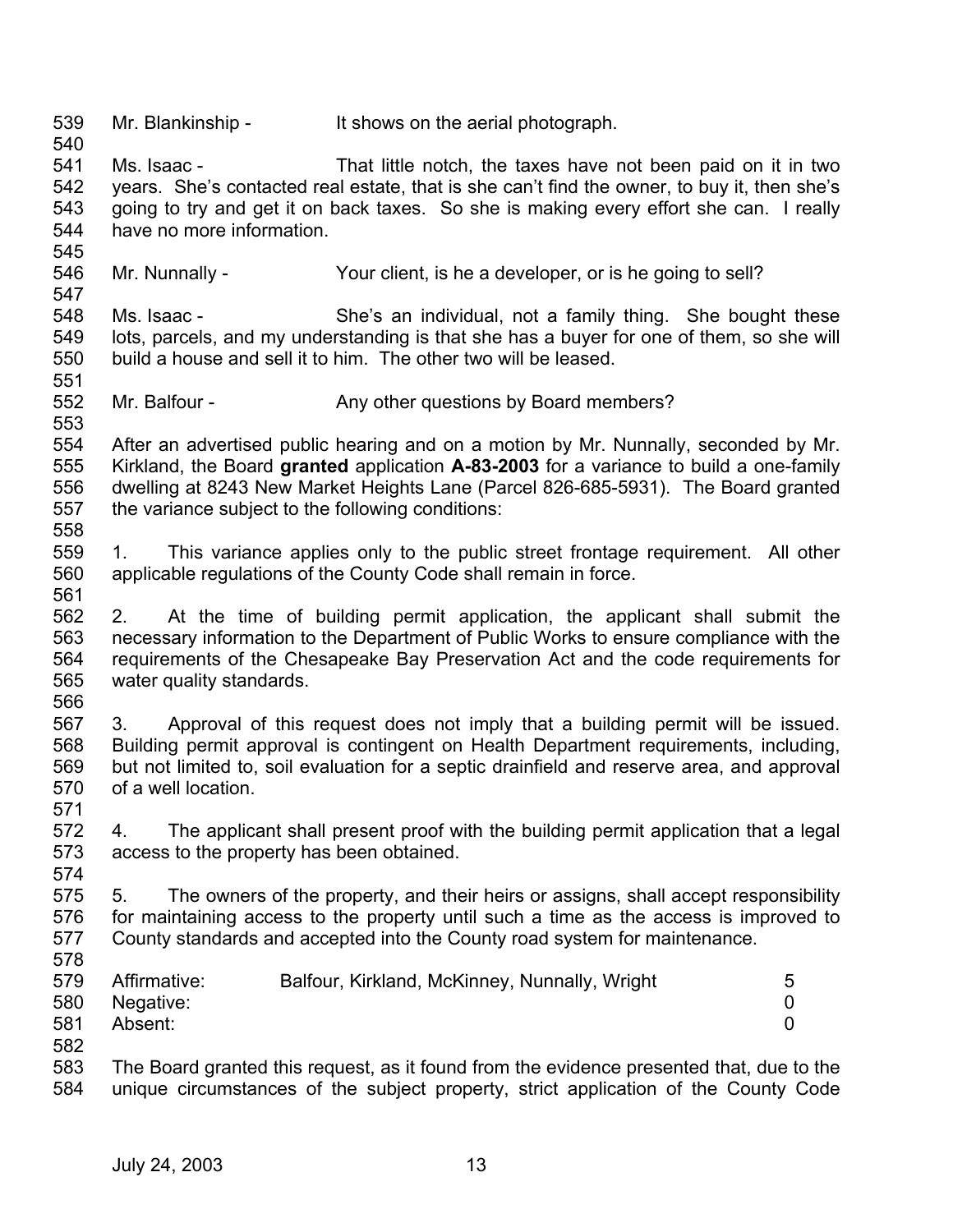- 585 586 587 would produce undue hardship not generally shared by other properties in the area, and authorizing this variance will neither cause a substantial detriment to adjacent property nor materially impair the purpose of the zoning regulations.
- 589 590 591 592 593 After an advertised public hearing and on a motion by Mr. Nunnally, seconded by Mr. Kirkland, the Board **granted** application **A-84-2003** for a variance to build a one-family dwelling at 8239 New Market Heights Lane (Parcel 826-685-8248). The Board granted the variance subject to the following conditions:
- 594 595 596 1. This variance applies only to the public street frontage requirement. All other applicable regulations of the County Code shall remain in force.
- 597 598 599 600 2. At the time of building permit application, the applicant shall submit the necessary information to the Department of Public Works to ensure compliance with the requirements of the Chesapeake Bay Preservation Act and the code requirements for water quality standards.
- 602 603 604 605 3. Approval of this request does not imply that a building permit will be issued. Building permit approval is contingent on Health Department requirements, including, but not limited to, soil evaluation for a septic drainfield and reserve area, and approval of a well location.
- 606

601

588

- 607 608 609 4. The applicant shall present proof with the building permit application that a legal access to the property has been obtained.
- 610 611 612 613 5. The owners of the property, and their heirs or assigns, shall accept responsibility for maintaining access to the property until such a time as the access is improved to County standards and accepted into the County road system for maintenance.
- 614 615 616 Affirmative: Balfour, Kirkland, McKinney, Nunnally, Wright 5 Negative: 0 Absent: 0
- 617

618 619 620 621 622 The Board granted this request, as it found from the evidence presented that, due to the unique circumstances of the subject property, strict application of the County Code would produce undue hardship not generally shared by other properties in the area, and authorizing this variance will neither cause a substantial detriment to adjacent property nor materially impair the purpose of the zoning regulations.

- 623
- 624 625 626 627 After an advertised public hearing and on a motion by Mr. Nunnally, seconded by Mr. Kirkland, the Board **granted** application **A-85-2003** for a variance to build a one-family dwelling at 8237 New Market Heights Lane (Parcel 826-685-5445). The Board granted the variance subject to the following conditions:
- 628

629 630 1. This variance applies only to the lot area, lot width and public street frontage requirement. All other applicable regulations of the County Code shall remain in force.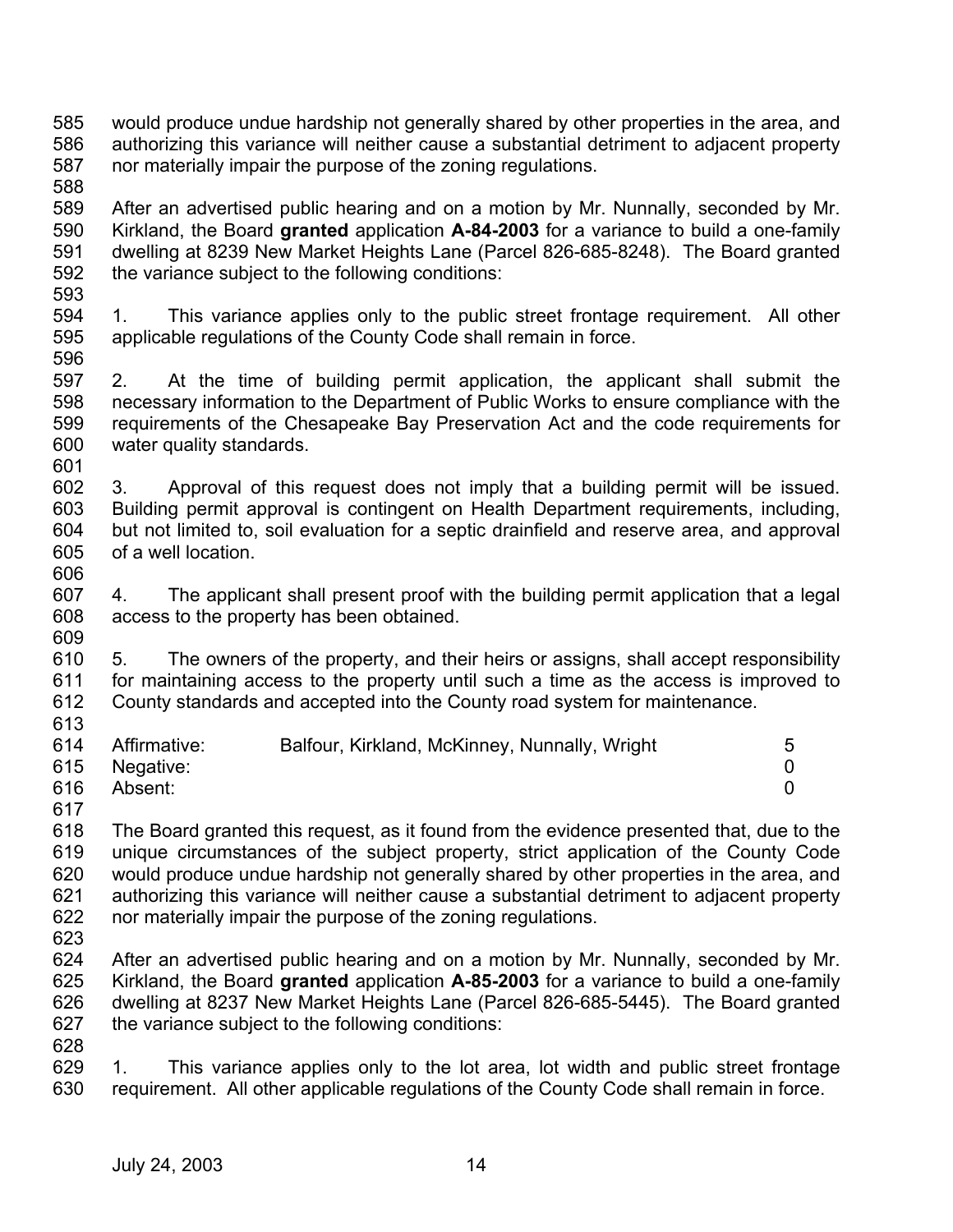- 631 632 633 634 635 2. At the time of building permit application, the applicant shall submit the necessary information to the Department of Public Works to ensure compliance with the requirements of the Chesapeake Bay Preservation Act and the code requirements for water quality standards.
- 636

637 638 639 640 3. Approval of this request does not imply that a building permit will be issued. Building permit approval is contingent on Health Department requirements, including, but not limited to, soil evaluation for a septic drainfield and reserve area, and approval of a well location.

- 641
- 642 643 644 4. The applicant shall present proof with the building permit application that a legal access to the property has been obtained.
- 645 646 647 648 5. The owners of the property, and their heirs or assigns, shall accept responsibility for maintaining access to the property until such a time as the access is improved to County standards and accepted into the County road system for maintenance.

| 649 | Affirmative:  | Balfour, Kirkland, McKinney, Nunnally, Wright | 5 |
|-----|---------------|-----------------------------------------------|---|
|     | 650 Negative: |                                               |   |
| 651 | Absent:       |                                               |   |

652

653 654 655 656 657 658 The Board granted this request, as it found from the evidence presented that, due to the unique circumstances of the subject property, strict application of the County Code would produce undue hardship not generally shared by other properties in the area, and authorizing this variance will neither cause a substantial detriment to adjacent property nor materially impair the purpose of the zoning regulations.

- 659 660 661 662 663 664 665 **A - 86-2003 JANE A. VANDENBURGH** requests a variance from Section 24- 95(c)(4) of Chapter 24 of the County Code to build a front porch at 1403 Landis Drive (Fort Hill) (Parcel 763-742-2121), zoned R-3, One-family Residence District (Three Chopt). The front yard setback is not met. The applicant has 28 feet front yard setback, where the Code requires 35 feet front yard setback. The applicant requests a variance of 7 feet front yard setback.
- 666 667 668 Mr. Balfour - **Do we have any others who intend to testify in this matter?** Would you raise your right hand and be sworn please?
- 669 670 671 672 Mr. Blankinship - Do you swear that the testimony you are about to give is the truth, the whole truth, and nothing but the truth, so help you God?
- 673 674 675 676 Mr. Bradshaw - I do. I am Charles Bradshaw. We'd like to put a front porch on this house. It would cosmetically make it look nice. You have three different styles on the houses there. You have a gable on the front right. You have a gable in the center (hers just happens to be on the front right), and you have one with no gable on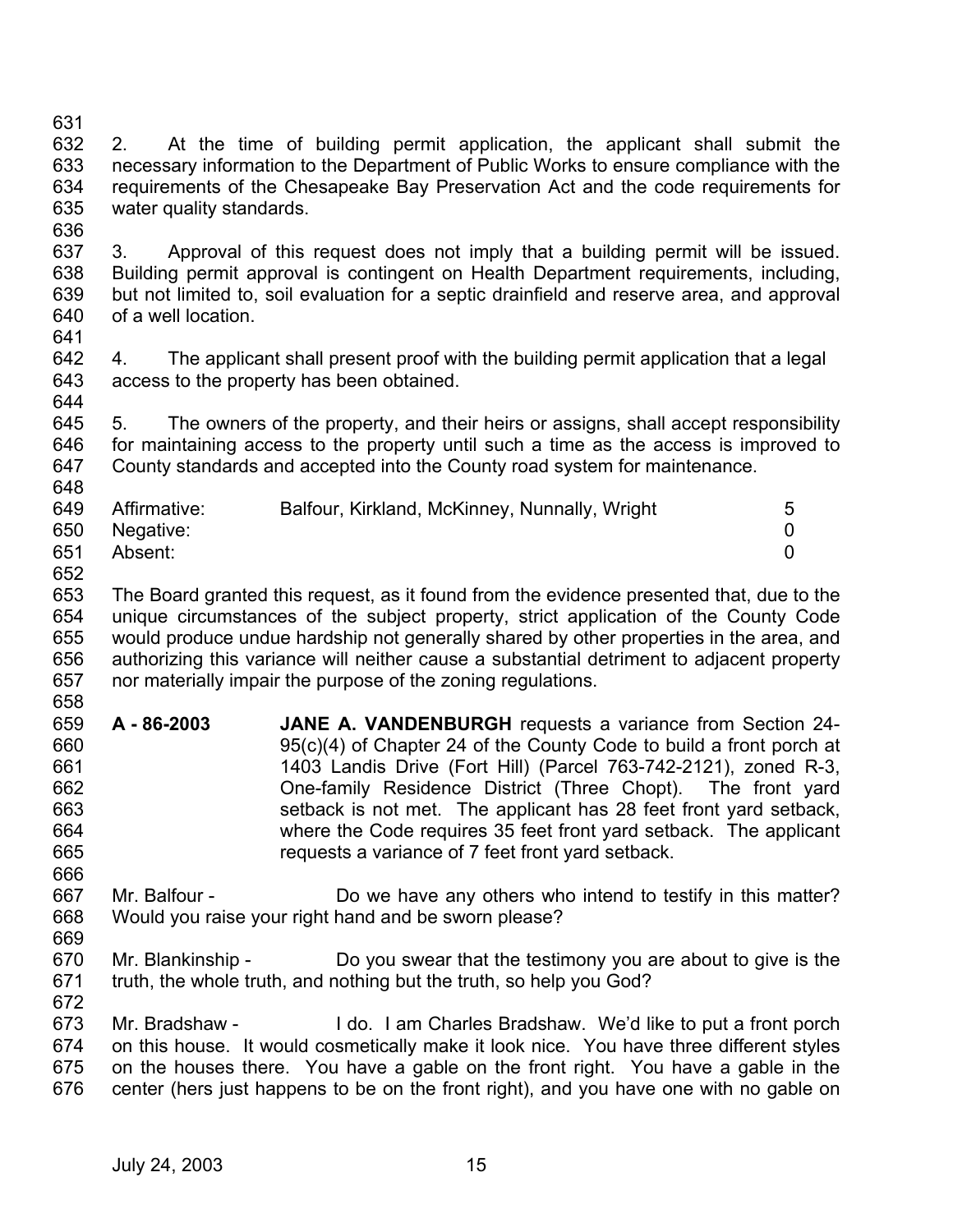677 678 679 680 681 682 683 684 685 686 687 688 689 690 691 692 693 694 695 696 697 698 699 700 701 702 703 704 705 706 707 708 709 710 711 712 713 714 715 716 717 718 719 720 721 722 the front at all. I have a list of people who have signed around the neighborhood, plus a list of people who actually want to do the same thing, who are right there in the neighborhood. On the corner, which this doesn't show, and an aerial view doesn't show it either; I'm not sure what the picture was actually taking, but at 7314 Three Chopt, which is right on the corner, four doors down from this lot, there's a garage that's been built so close to the road, even though it's in the people's back yard from Three Chopt, it's actually sitting right next to the front yards of these people here, at 1301, 1303, and right down the line. Mr. Balfour - Any questions by Board members? Mr. Nunnally - Any other houses in that block have front porches like this? Mr. Bradshaw - No sir, but I do have the names of people who want to do the same thing. Mr. Nunnally - So we would be creating a precedent here that would kind of open up things? Mr. Bradshaw - Yes sir, you might, but then again, you're also improving the looks of homes and improving the value of the real estate. Mr. Balfour - This porch would extend across the entire front of the house, is that correct? Mr. Bradshaw - Yes sir. Mr. Kirkland - You don't have a drawing or something of it, do you? We'd like to see what it would look like. If you give it to us, we have to keep it for thirty days. Mr. Bradshaw - Yes sir, I do. I have no problem with that. I did these myself, so they're not as professionally done. Mr. Balfour - It looks like this property backs up to the church on Monument? Mr. Bradshaw - There's a Yes sir, it backs up to the Lutheran Church. There's a privacy fence on the back of Jane's house, next door has a privacy fence. The church just did a big renovation last year. Mr. Wright - Does that area on the right side of the house extend forward of the rest of the house? It looks like there's an indention there, is that correct? Do you have a picture of the house? Mr. Balfour - The porch looks like it goes straight across, whereas the picture we have looks like there's a whole room sitting out front, so the porch wouldn't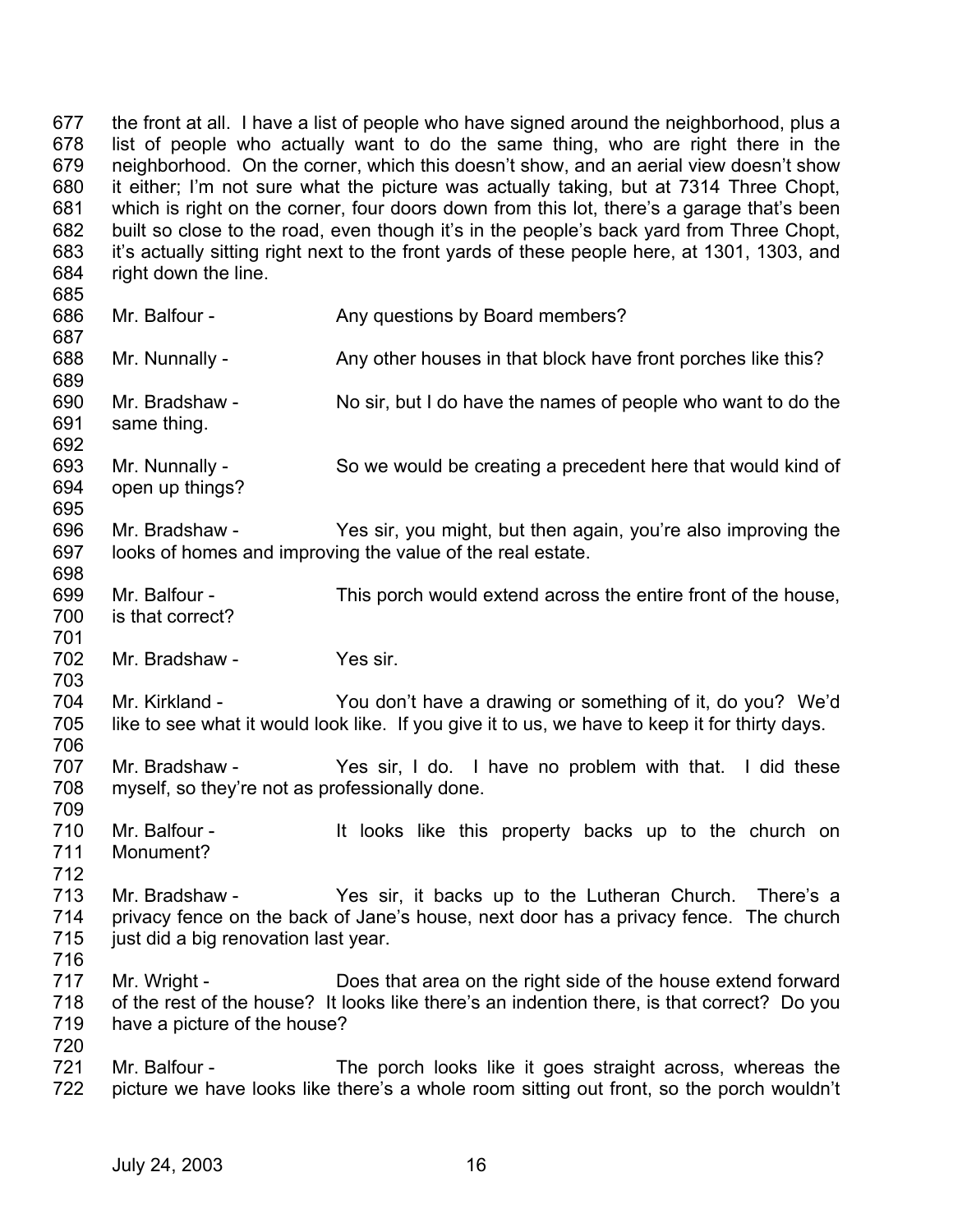723 724 725 726 727 728 729 730 731 732 733 734 735 736 737 738 739 740 741 742 743 744 745 746 747 748 749 750 751 752 753 754 755 756 757 758 759 760 761 762 763 764 765 766 767 768 go all the way across; it would just go across half of it. Ms. Vandenburgh - It's flat. Mr. Blankinship - I think it's fooling the eye, because there is a three-foot wide porch. Mr. Balfour - Is the porch going to be straight across then, and the "A" part on the front going to be above. Mr. Bradshaw - The "A" part I'm taking off. Mr. Balfour - Any other questions by Board members? Thank you. Mr. Bradshaw - Excuse me sir, you're saying you're going to keep the drawings for thirty days. Will we have an answer in thirty days or in an hour and a half? Mr. Balfour - You'll have an answer in probably an hour and a half. Mr. Bradshaw - Thank you, sir. You have a good day. After an advertised public hearing and on a motion by Mr. Wright, seconded by Mr. McKinney, the Board **granted** application **A-86-2003** for a variance to build a front porch at 1403 Landis Drive (Fort Hill) (Parcel 763-742-2121). The Board granted the variance subject to the following conditions: 1. Only the improvements shown on the plan filed with the application may be constructed pursuant to this approval. No substantial changes or additions to the layout may be made without the approval of the Board of Zoning Appeals. Any additional improvements shall comply with the applicable regulations of the County Code. 2. The new construction shall match the existing dwelling as nearly as practical. Affirmative: Balfour, Kirkland, McKinney, Nunnally, Wright 5 Negative: 0 Absent: 0 The Board granted this request, as it found from the evidence presented that, due to the unique circumstances of the subject property, strict application of the County Code would produce undue hardship not generally shared by other properties in the area, and authorizing this variance will neither cause a substantial detriment to adjacent property nor materially impair the purpose of the zoning regulations. **A - 87-2003 JUDY POORE** requests a variance from Section 24-94 of Chapter 24 of the County Code to build an addition to accessory structure at 3021 Quail Walk Drive (Quail Walk) (Parcel 773-771-5740), zoned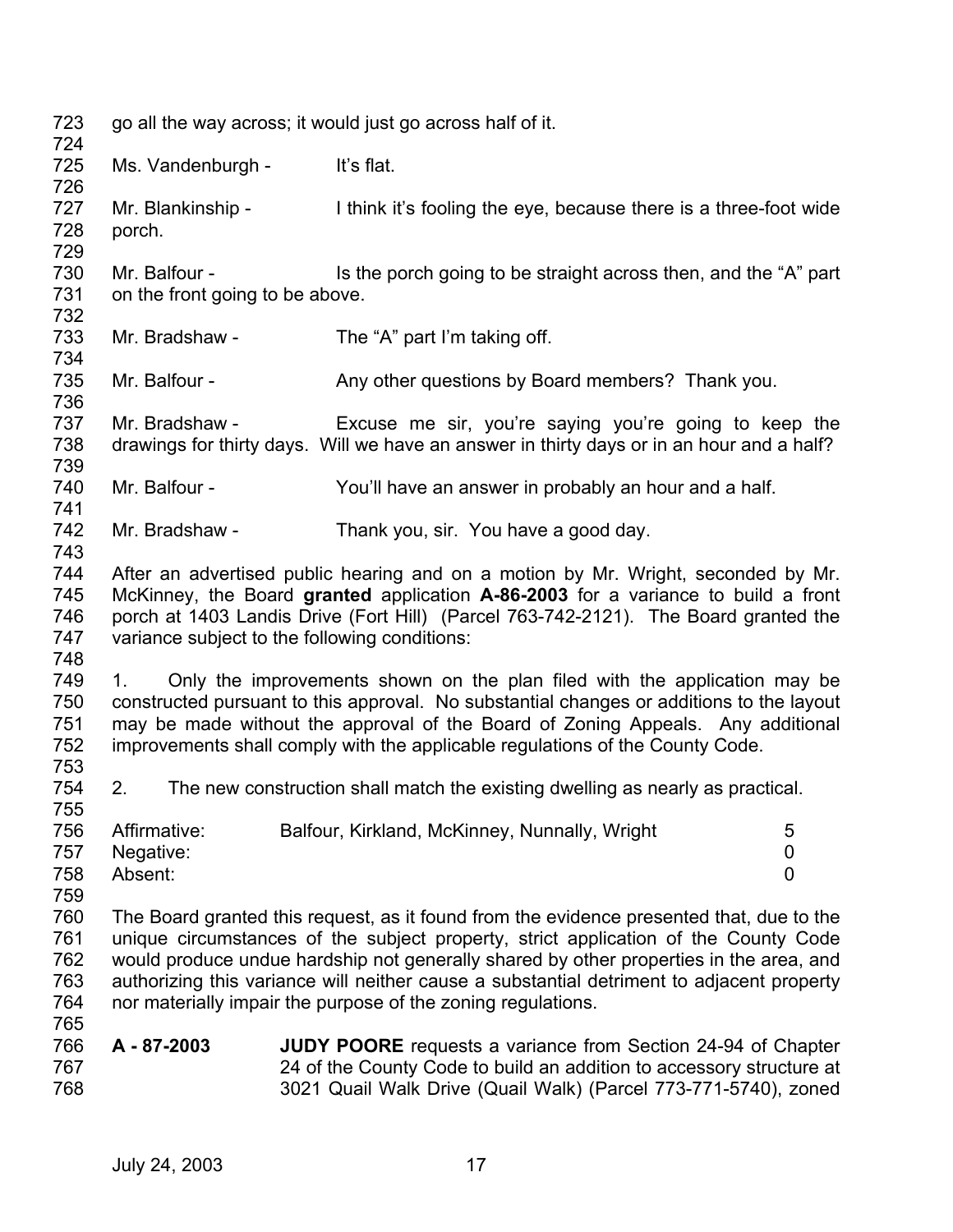- 769 770 771 772 R-2, One-family Residence District (Brookland). The rear yard setback is not met. The applicant has 41 feet rear yard setback, where the Code requires 45 feet rear yard setback. The applicant requests a variance of 4 feet rear yard setback.
- 774 775 Mr. Balfour - **Do we have any others who intend to testify in this matter?** Would you raise your right hand and be sworn please?
- 776

773

- 777 778 Mr. Blankinship - Do you swear that the testimony you are about to give is the truth, the whole truth, and nothing but the truth, so help you God?
- 779 780 781 782 783 784 785 786 787 788 789 790 Ms. Poore - The Yes. I'm Judy Poore. We're requesting a variance of four feet, so that we can build an addition to the back of the garage. We want to build an eleven-foot addition to the back of the garage, that would match the house, and we have just put vinyl siding on the house, and we would continue with the vinyl siding on the garage. The garage is set back an additional footage from the house, which has more variance on the front of the lot than it needs. We're cut just a little short on the back. When we had investigated what to do, we did look at our options of putting the addition on various sides of the garage, which would block windows or block access to the back of the yard, and putting the addition on the front of the garage would block windows again. We do have a privacy fence, which would block the view from the neighbors.
- 791

797

- 792 793 794 Mr. Blankinship - Let me call your attention, Mr. Chairman, to the handout that was left at your place when you came in. That pertains to this case.
- 795 796 Mr. Kirkland - Ms. Poore, what is this storage area going to be used for, lawn mowers, or what?
- 798 Ms. Poore - Basically lawn mowers and boxes; I'm a collector of junk.
- 800 801 802 803 804 805 Mr. Poore - I'm Mark Poore. We've also purchased a new vehicle recently that we'd like to garage-keep, and in the past we haven't kept vehicles in the garage, and now we'd like to actually utilize it for that. Right now it's got lawn mowers, storage boxes, stuff like that, and really, it's just not big enough, so we need to move it somewhere, and that's why we're requesting the variance for the addition.
- 806 807 Mr. Balfour - I see by your sketch that this will have a brick bottom to it, just like the garage does?
- 808
- 809 810 811 Ms. Poore - Yes, it would match consistently with the garage. The garage has a cement floor, and that would have a cement floor also.
- 812 Mr. Balfour - Cher questions by Board members? Thank you.
- 813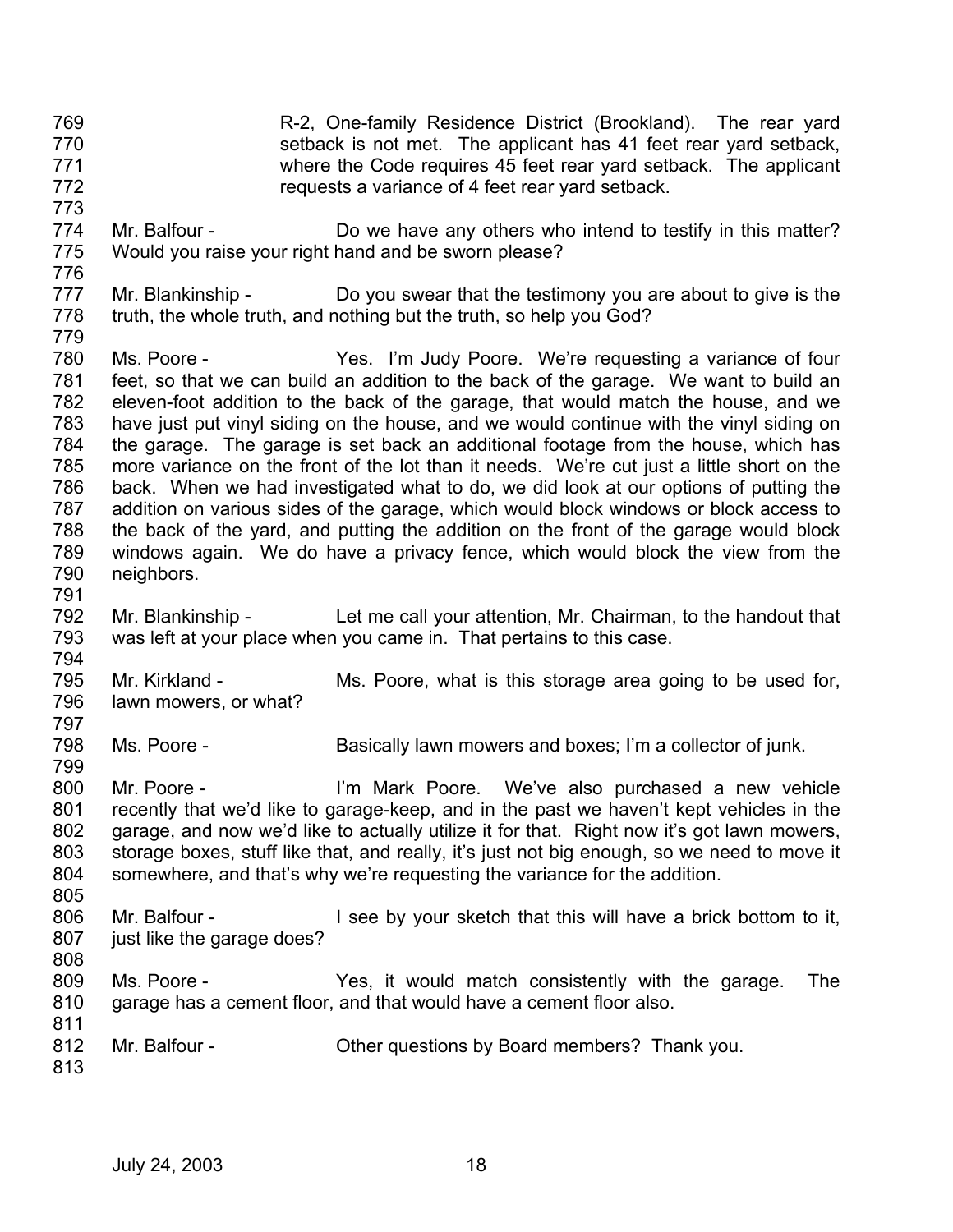814 815 816 817 818 After an advertised public hearing and on a motion by Mr. Kirkland, seconded by Mr. Nunnally, the Board **granted** application **A-87-2003** for a variance to build an addition to accessory structure at 3021 Quail Walk Drive (Quail Walk) (Parcel 773-771-5740). The Board granted the variance subject to the following conditions:

- 819 820 821 822 823 1. Only the improvements shown on the plan filed with the application may be constructed pursuant to this approval. No substantial changes or additions to the layout may be made without the approval of the Board of Zoning Appeals. Any additional improvements shall comply with the applicable regulations of the County Code.
- 824 825 2. The new construction shall match the existing dwelling as nearly as practical.

| 827 | Affirmative: | Balfour, Kirkland, McKinney, Nunnally, Wright | 5 |
|-----|--------------|-----------------------------------------------|---|
| 828 | Negative:    |                                               |   |
| 829 | Absent:      |                                               |   |
| 830 |              |                                               |   |

- 831 832 833 834 835 The Board granted this request, as it found from the evidence presented that, due to the unique circumstances of the subject property, strict application of the County Code would produce undue hardship not generally shared by other properties in the area, and authorizing this variance will neither cause a substantial detriment to adjacent property nor materially impair the purpose of the zoning regulations.
- 836 837 838 839 Mr. Balfour - The Chairman would make a comment that we've got to wait till 10:00 to announce these cases, but I wonder if we could move along. Would you rather take a break for half an hour?
- 840

- 841 842 Mr. Blankinship - What you could do is take a vote on these cases up to this point.
- 843
- 844 845 846 847 848 849 Mr. Balfour - The Mr. Secretary, what the Board would like to do is, we announced that we wouldn't vote on the first case on the docket till the end of the second docket, but we did not say that for the rest of them. So would you call beginning with UP-14-2003, and we can go ahead and vote those through to the 10:00 o'clock docket.
- 850 851 Mr. Balfour - Mr. Secretary, would you call again UP-18-2003.
- 852 Mr. Balfour - We'll take a recess then for about 20 minutes.
- 853
- 854 *Beginning at 10:00* 855
- 856 857 858 859 Mr. Balfour - I call the meeting of the Henrico County Board of Zoning Appeals back to order. On behalf of the Board, I apologize that we had to have people wait for twenty minutes. We set these schedules based on the time that we expect each case to take. Some of you may not have been aware, may not have picked up on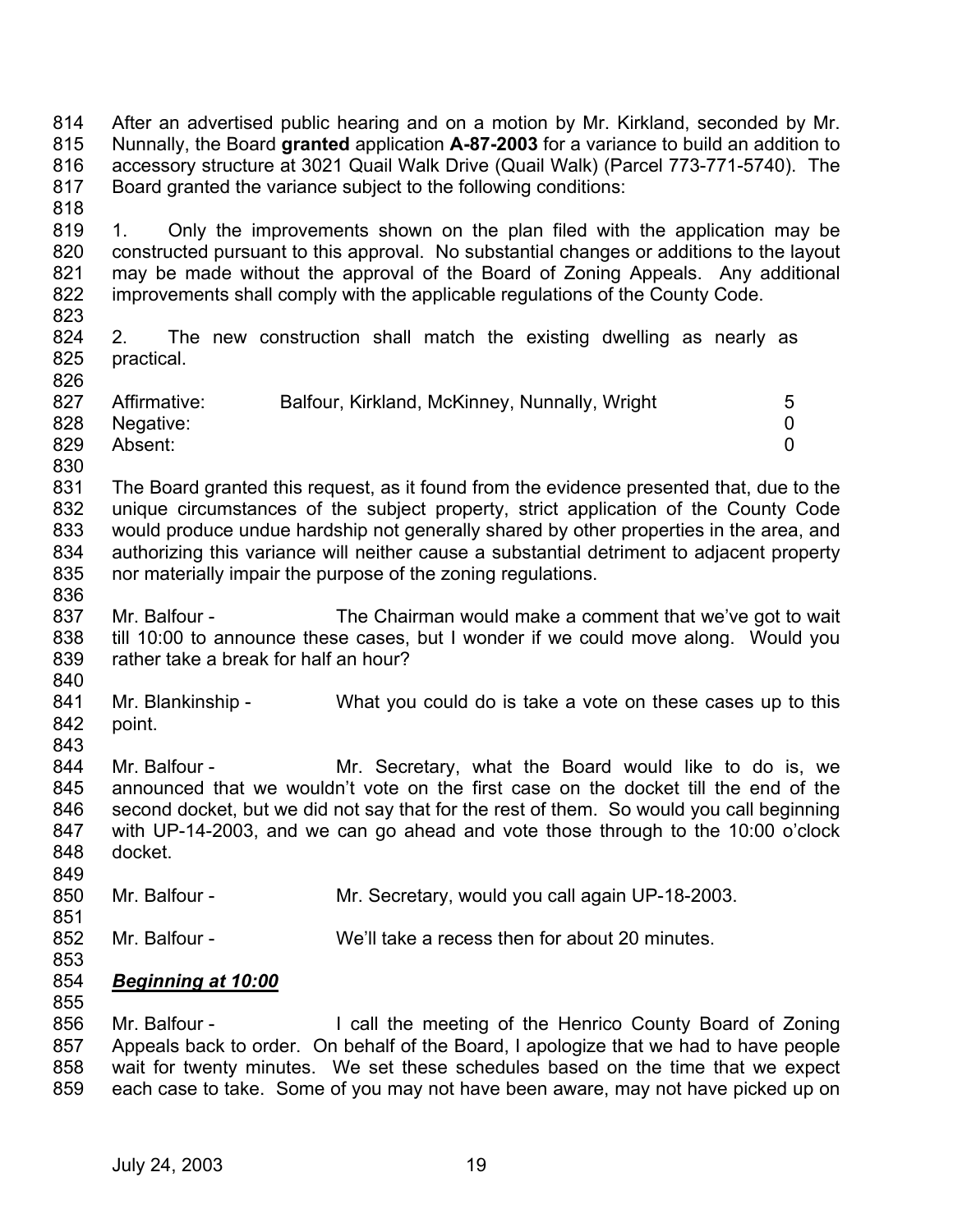860 861 862 863 864 865 the fact that two cases were withdrawn, and that related to the Bon Secours St. Mary's Hospital. When those cases were withdrawn, that probably took away the twenty minutes that you had to wait and we had to wait, but we don't know people are going to withdraw cases until we get here. We apologize to you; we had to wait as you did. Now we'll call the 10:00 o'clock docket for people who may be here for that docket. You may want to read the rules again.

867 868 869 870 871 872 873 874 875 876 877 878 879 880 881 Mr. Blankinship - The rules for this meeting are as follows. As Secretary, I will call each case. Then at that time the applicant should come to the podium. I will ask everyone who intends to speak on that case, in favor or in opposition, to stand and be sworn in. The applicants will then present their testimony. After the applicant has spoken, then anyone else who wishes to speak will be given the opportunity. After everyone has spoken, the applicant, and only the applicant, will be given the opportunity for rebuttal. After hearing the case, and asking questions, the Board will take the matter under advisement. They will render all of their decisions at the end of the meeting. If you wish to know their decision on a specific case, you can either stay until the end of the meeting, or you can call the Planning Office later this afternoon. This meeting is being tape recorded, so we will ask everyone who speaks, to speak directly into the microphone on the podium, to state your name, and to spell your last name please. And finally, out in the foyer, there are two binders, containing the staff report for each case, including the conditions that have been recommended by the staff.

- 882 883 Mr. Balfour - Are there any deferrals or withdrawals? Would you call the first case please?
- 885 **New Applications**

866

- 886 887 888 889 890 891 892 893 894 895 896 897 898 **A - 88-2003 DONNA AND WARREN BATTLE** request a variance from Section 24-30.1(a) of Chapter 24 of the County Code to build a sunroom at 5508 Yates Lane (Wynfield) (Parcel 815-724-6624), zoned R-5, General Residence District (Varina). The front yard setback, minimum side yard setback, and rear yard setback are not met. The applicant has 34 feet front yard setback, 7 feet minimum side yard setback and 21 feet rear yard setback, where the Code requires 35 feet front yard setback, 8 feet minimum side yard setback and 35 feet rear yard setback. The applicant requests a variance of 1 foot front yard setback, 1 foot minimum side yard setback and 14 feet rear yard setback.
- 899 900 901 Mr. Balfour - **Do we have any others who intend to testify in this matter?** Anybody who might say something, even if you're not sure, but you might, you might as well be sworn in at one time. Would you raise your right hand and be sworn please?
- 902 903 904 Mr. Blankinship - Do you swear that the testimony you are about to give is the
- 905 truth, the whole truth, and nothing but the truth, so help you God?
	- July 24, 2003 20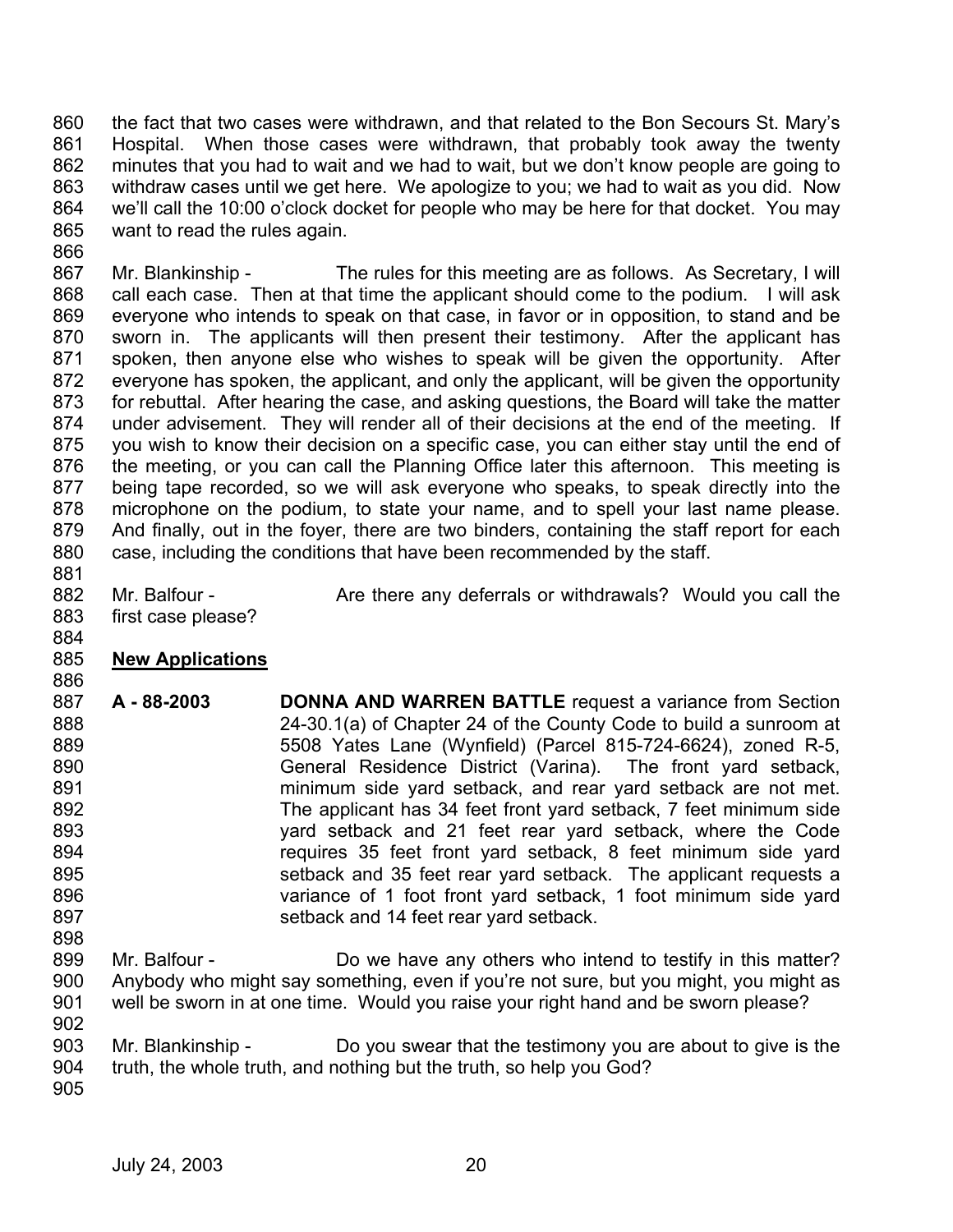906 907 908 909 910 911 912 913 914 915 916 917 Mr. Farrar - The Music Hido. I'm Terry Farrar. I've been coming out here about every single month for a long, long time, and this one really baffles me a little here. As far as the hardship goes, I absolutely agree with you on that. When Mr. and Mrs. Battle purchased the home a year ago, they had the intention of doing something with the existing deck that was on their home at the time. Obviously, as you see, they wanted to purchase a 12 by 15 sunroom to go on that. The reason I'm confused is, we're asking for a foot on the front and a foot on the side, and this is the largest I've ever had to approach, 14 feet in the rear. What we're going to hopefully do, is build a sunroom on the existing structure there. We're not going to protrude anything. We're going to tear that structure out and put the sunroom on a concrete foundation. I've got some pictures to show you what it's going to look like.

918 919 920 921 922 923 924 925 926 927 928 929 930 931 932 933 934 935 936 937 938 939 940 941 942 943 944 945 946 947 948 949 950 951 Mr. Balfour - Any questions by Board members? Mr. Nunnally - Mr. Farrar, you said the deck was on the house when they purchased it? Mr. Farrar - Yes sir, it was. Mr. Nunnally - And this sunroom you're going to put on there is going to be the same size? Mr. Farrar - Yes sir. Mr. Balfour - Any other questions by Board members? Mr. Nunnally - What's located to the rear of this property? Mr. Farrar - You have an easement that's back there. From the back where the privacy fence is, it's not going to be able to be seen from the rear yard, if that's what you're asking. Mr. Nunnally - What is located to the rear, beyond the rear property line? Mr. Farrar - I think that's an apartment complex or condos. Mr. Balfour - Any other questions? Do you two folks want to testify? Ms. Carey - My name is Juanita Carey, and I live across the street, and I don't know too much about this building situation. I don't know why I got the notice since I live across the street and they're building a sunroom on the back of their home. I just want to know how I'm affected by it. Mr. Balfour - They give you notice because you are an adjoining landowner, and you have the right to, since they ask you for a change in zoning regulations in your neighborhood, you have a right as a neighbor to know what they're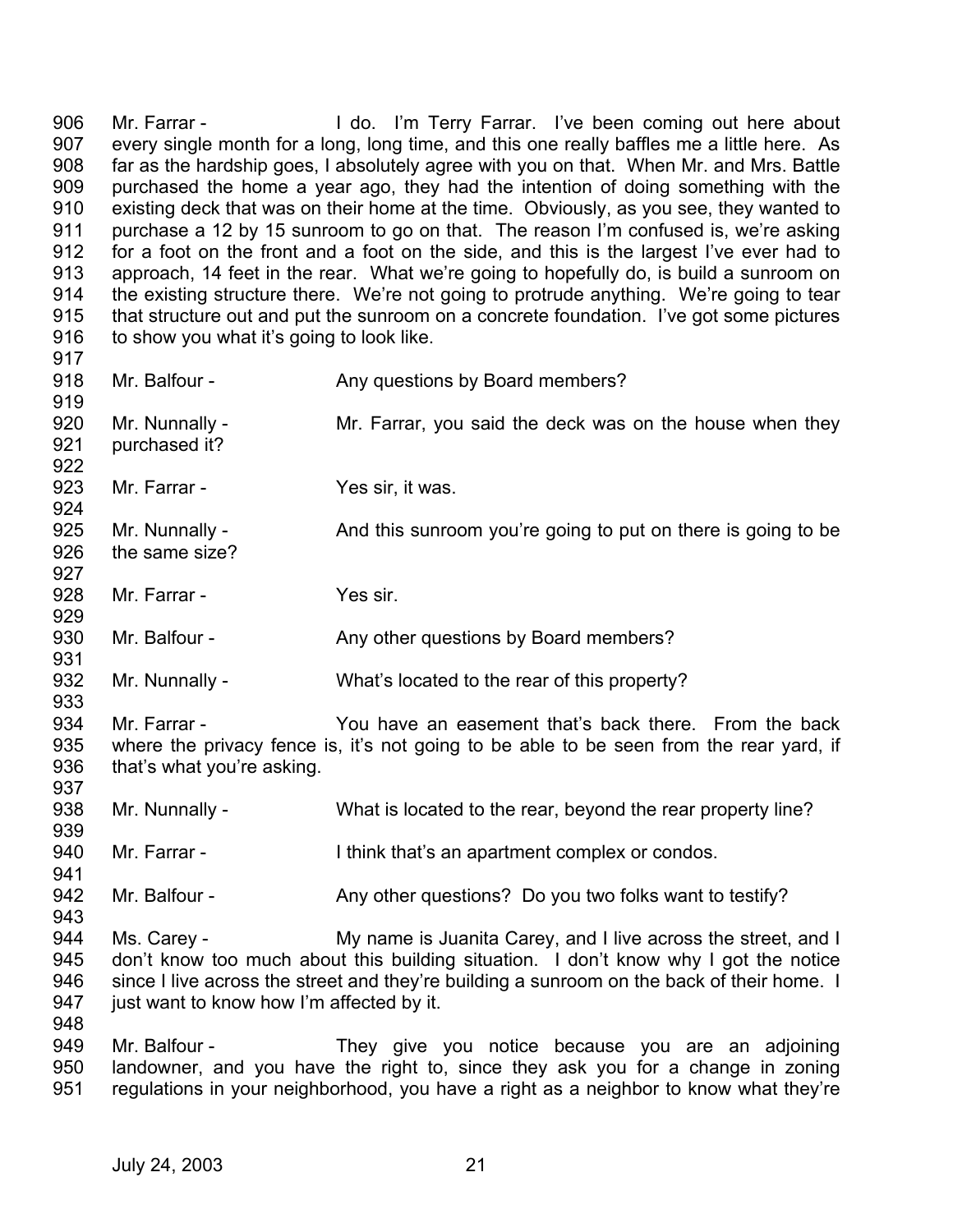952 953 954 955 956 957 958 959 960 961 962 963 964 965 966 967 968 969 970 971 972 973 974 975 976 977 978 979 980 981 982 983 984 985 986 987 988 989 990 991 992 993 994 995 996 997 doing and to express an opinion about it. If you oppose it, you can say so and why. If you don't mind their enclosing their deck, then you just say to us that you have no objection to it. Mr. Kirkland - You're automatically contacted because you're an adjacent landowner. Ms. Carey - I didn't know that. I was wondering how I would be affected, and I thought I'd come. Mr. Balfour - If they were going to put a two-story, big garage back there, and you thought it looked pretty ugly, then it would affect you. That's the idea. This may not affect you at all because you may not even see it, but you still have the right to be notified. Ms. Carey - I don't have a problem with that. Mr. Johnson - My name is Lawrence Johnson, and I live next door to them, and I'm wondering how does that foot affect my property on that side. Mr. Blankinship - That house is not moving any closer, but we noticed when we were reviewing the case, that it's a little closer to the property line, it's actually less than a foot, but it's closer to the property line than it's allowed to be, so we're clearing that problem up while we have this in front of the Board already. They're not adding on to that side or moving it or anything. It's just going to stay exactly the way it is, but this will make it cleaner for them if they try to sell the property in the future. Mr. Johnson - **All right. Thank you.** Mr. Balfour - Apparently what they're doing, is they're enclosing their deck the same size the deck is now. I believe they were the only two who expressed an interest in commenting on this case. After an advertised public hearing and on a motion by Mr. Nunnally, seconded by Mr. McKinney, the Board **granted** application **A-88-2003** for a variance to build a sunroom at 5508 Yates Lane (Wynfield) (Parcel 815-724-6624). The Board granted the variance subject to the following conditions: 1. Only the improvements shown on the plan filed with the application may be constructed pursuant to this approval. No substantial changes or additions to the layout may be made without the approval of the Board of Zoning Appeals. Any additional improvements shall comply with the applicable regulations of the County Code. 2. The new construction shall match the existing dwelling as nearly as practical. Affirmative: Balfour, Kirkland, McKinney, Nunnally, Wright 5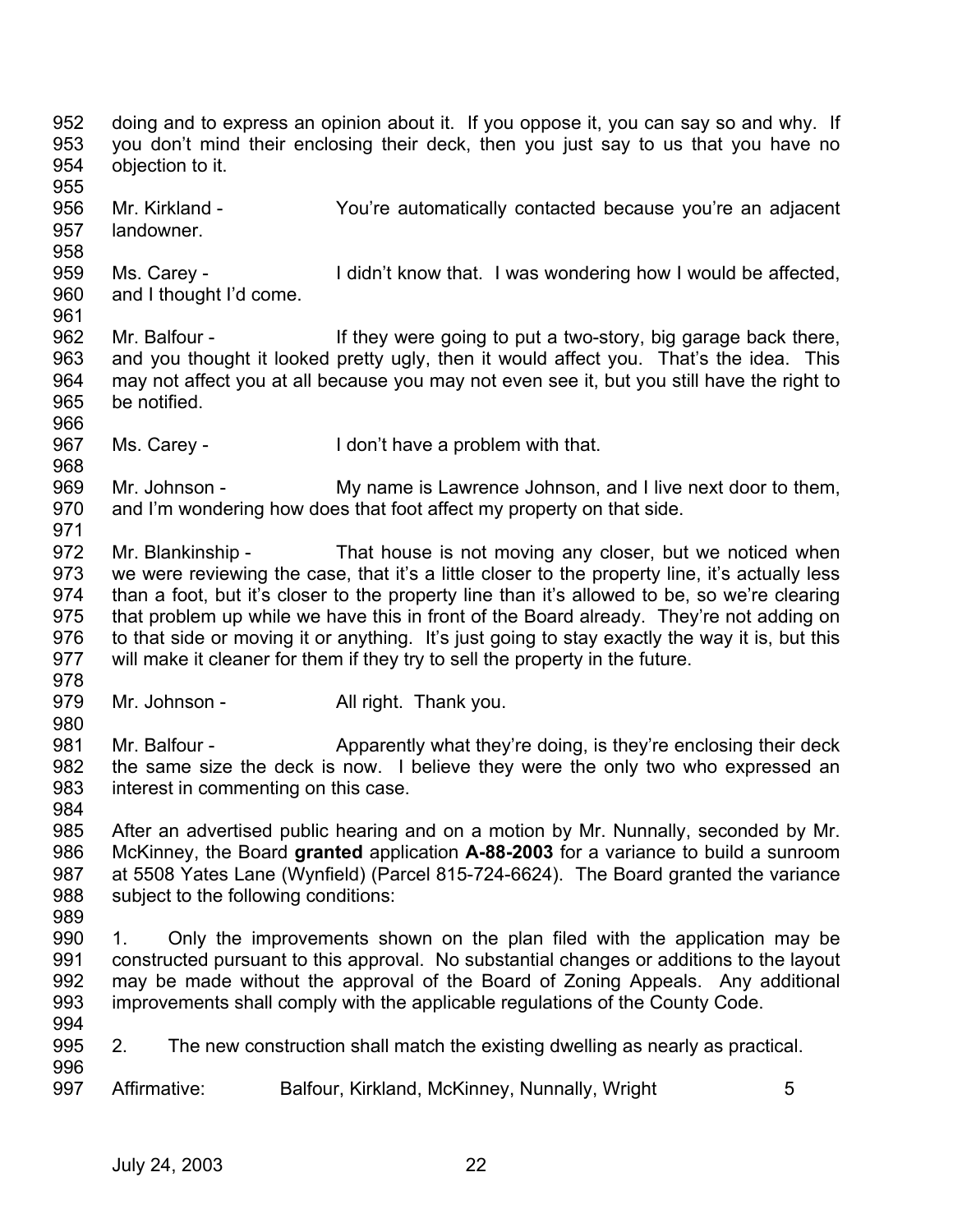| 999  | Absent:       |                                                                                           | O |
|------|---------------|-------------------------------------------------------------------------------------------|---|
| 1000 |               |                                                                                           |   |
| 1001 |               | The Board granted this request, as it found from the evidence presented that, due to the  |   |
| 1002 |               | unique circumstances of the subject property, strict application of the County Code       |   |
| 1003 |               | would produce undue hardship not generally shared by other properties in the area, and    |   |
| 1004 |               | authorizing this variance will neither cause a substantial detriment to adjacent property |   |
| 1005 |               | nor materially impair the purpose of the zoning regulations.                              |   |
| 1006 |               |                                                                                           |   |
| 1007 | A-89-2003     | <b>GEORGE MCCLELLAN</b> appeals a decision of the Director of                             |   |
| 1008 |               | Planning pursuant to Section 24-116(a) of Chapter 24 of the County                        |   |
| 1009 |               | Code regarding the property at 1797 Hungary Road (North Run                               |   |
| 1010 |               | Hills) (Parcel 778-759-1670), zoned R-2, One-family Residence                             |   |
| 1011 |               | District (Fairfield).                                                                     |   |
| 1012 |               |                                                                                           |   |
| 1013 | Mr. Balfour - | Anyone here to speak on that case? Do we have any others                                  |   |
| 1014 |               | who intend to testify in this matter? Would you raise your right hand and be sworn        |   |
| 1015 | please?       |                                                                                           |   |
| 1016 |               |                                                                                           |   |

Negative: 0

- 1017 1018 Mr. Blankinship - Do you swear that the testimony you are about to give is the truth, the whole truth, and nothing but the truth, so help you God?
- 1019

998

1020 1021 1022 1023 1024 1025 1026 1027 1028 1029 1030 1031 Mr. McClellan - I do. I'm George McClellan. My next-door neighbor has been complaining about my machinery. I don't run a business from my home. There's just a trailer and a truck that I drive to work and back. It is parked behind the house, on the corner of the house. We do have it in a fenced area, and we've been trying to do some things. As you can see, the front of the house stays in good shape. The cars are all parked out there. If you look at this, you can see the machine, but only if you're looking right at the front of the house. If you're coming down the road, you cannot see that machinery and stuff until you get right up on the house. We're just trying to stay at the house; I rent the house. When I moved into the house that was a reason for moving in. I stayed there six months before this gentleman actually complained about the machine being there; I really don't know why. I have nowhere else to store it.

1032 1033 1034 1035 1036 1037 1038 1039 1040 1041 Mr. Nunnally - You say you drive it back and forth to work – what kind of work do you do, sir? Mr. McClellan - That's all it's used for. I do aboveground swimming pools. Mr. Nunnally - Can you leave it at the job site? Mr. McClellan - When permitted, I do. I do above-grounds, not in the grounds, so most of the time usually I'm only on the job 45 minutes.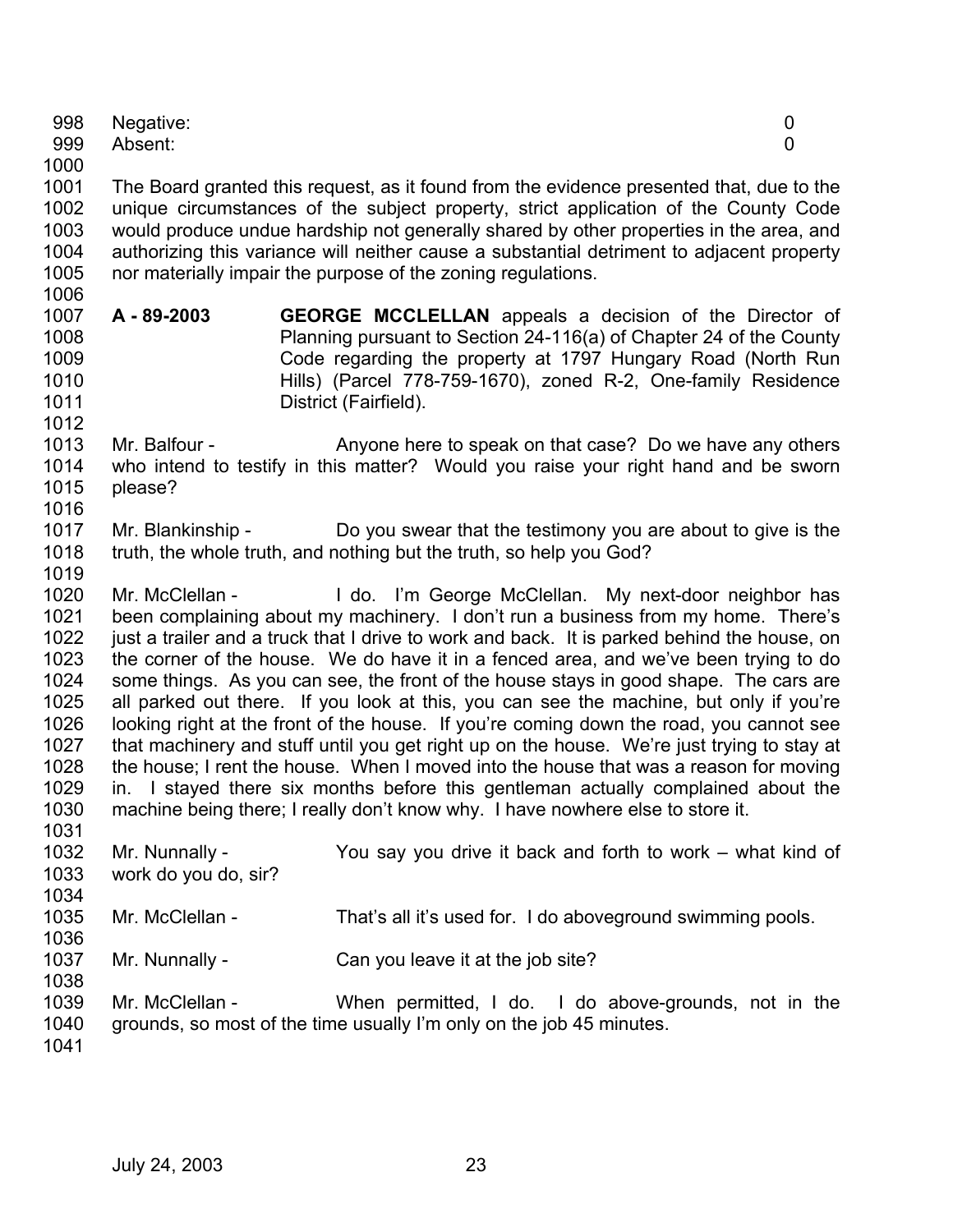1042 1043 1044 1045 1046 1047 1048 1049 1050 1051 1052 1053 1054 1055 1056 1057 1058 1059 1060 1061 1062 1063 1064 1065 1066 1067 1068 1069 1070 1071 1072 1073 1074 1075 1076 1077 1078 1079 1080 1081 1082 1083 1084 1085 1086 1087 Mr. McKinney - Mr. McClellan, did Henrico County give you a copy of the zoning ordinance for R-2 zoning? Do you have a copy of it? So why are you appealing it? Mr. McClellan - Yes sir. Why? To keep the rental on my house, because without the machine and the truck, I can't live there. Mr. McKinney - But you can't store equipment in a residential neighborhood. Mr. McClellan - I'm not actually storing it. I'm just using it to go back and forth to work, sir. Mr. McKinney - Thow about when you're not working, it's being stored there, isn't it? Mr. McClellan - Basically the same as a truck that you drive to work or a car that you drive to work, yes sir. Mr. Blankinship - Let me just add, Mr. Chairman, that the Code does allow one commercial vehicle, provided it's less than 5,000 pounds. So the truck itself could stay, if the trailer and the bobcat were stored elsewhere. Mr. Balfour - Any other questions by Board members? You'll have to talk to some of your businesses in the same market, and find out where they store their equipment. Mr. McClellan - Most of them store it right at home, so obviously I must be in the wrong zone or something, I don't know. I see buses stored at their houses, and stuff down the road, in the same neighborhood. I guess they use them for work, back and forth, for driving. Mr. Balfour - These are school buses you're talking about? Mr. McClellan - There are some exceptions for a school bus if you're a school bus driver. Mr. Blankinship - They're not commercial. Mr. McClellan - My vehicle's not commercial. It's not rated commercial; it's not used as commercial. Mr. Balfour - I think your vehicle is all right. I think the complaint has to do with the bobcat, a piece of equipment. Mr. McClellan - They say over 5,000 pounds; well, that machine isn't over 5,000 pounds, it or the trailer.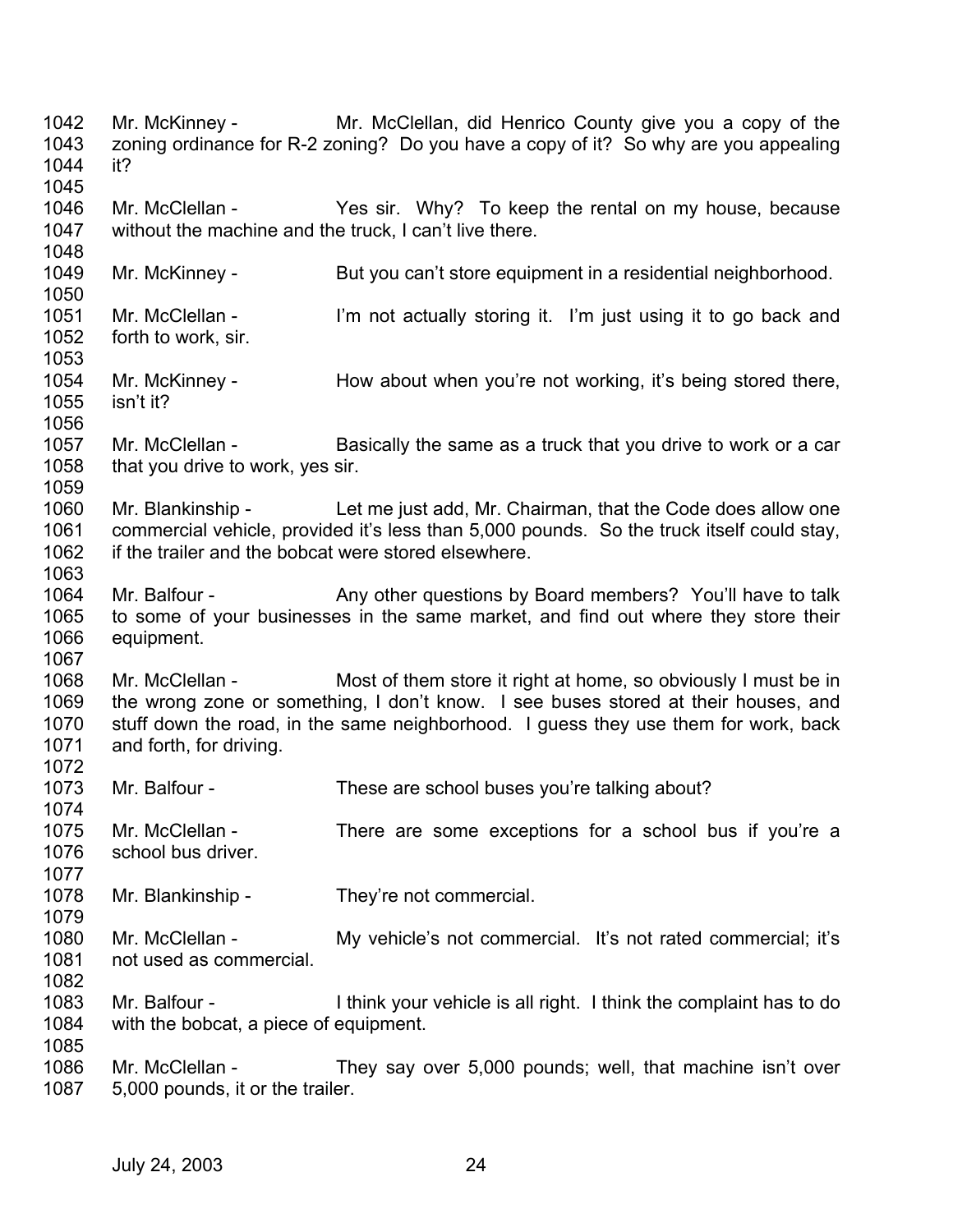Mr. Kirkland - Mr. McClellan, let me ask you a question. In our staff report, they inventory your equipment. You have a dump truck, a box truck, and two bobcats on a commercial trailer? Mr. McClellan - Yes sir. No sir. One bobcat. Mr. Kirkland - I just want to make sure I've got all these straight. What do you drive, other than the dump truck, to get back and forth? Do you have a pick-up truck? Mr. McClellan - No. I use the dump truck only, back and forth to work. Mr. McKinney - What's the weight of your dump truck, Mr. McClellan? Mr. McClellan - Probably about 3900. It's a one-ton dump truck, just like a regular pick-up. Mr. McKinney - Mr. Blankinship, how'd you get two bobcats? Mr. Blankinship - I was taking that off of the inspection report. I'm sorry we don't have the inspector here this morning. Mr. McClellan - I have pictures of everything that they have, and they only have one bobcat in here. I don't have two bobcats on the property. Mr. Kirkland - So you install these pools, and you're not a contractor? Mr. McClellan - No, I am a contractor, but my office is not at my home. Mr. Kirkland - You don't have space at your office to park these vehicles? Mr. McClellan - No sir. If I did, I would do that. This wouldn't be an issue. I'm not there to make people mad or anything. If I had a place to park it, I would do so. Mr. McKinney - Mr. Blankinship, can he park this in a garage? Mr. Blankinship - One commercial vehicle, yes. Mr. McClellan - There's no way of putting a privacy fence up? Mr. Blankinship - The Code doesn't provide for that. It just says you can have one commercial vehicle, provided it's less than 5,000 pounds. Mr. McKinney - You can't have one covered either, can you? With a cover?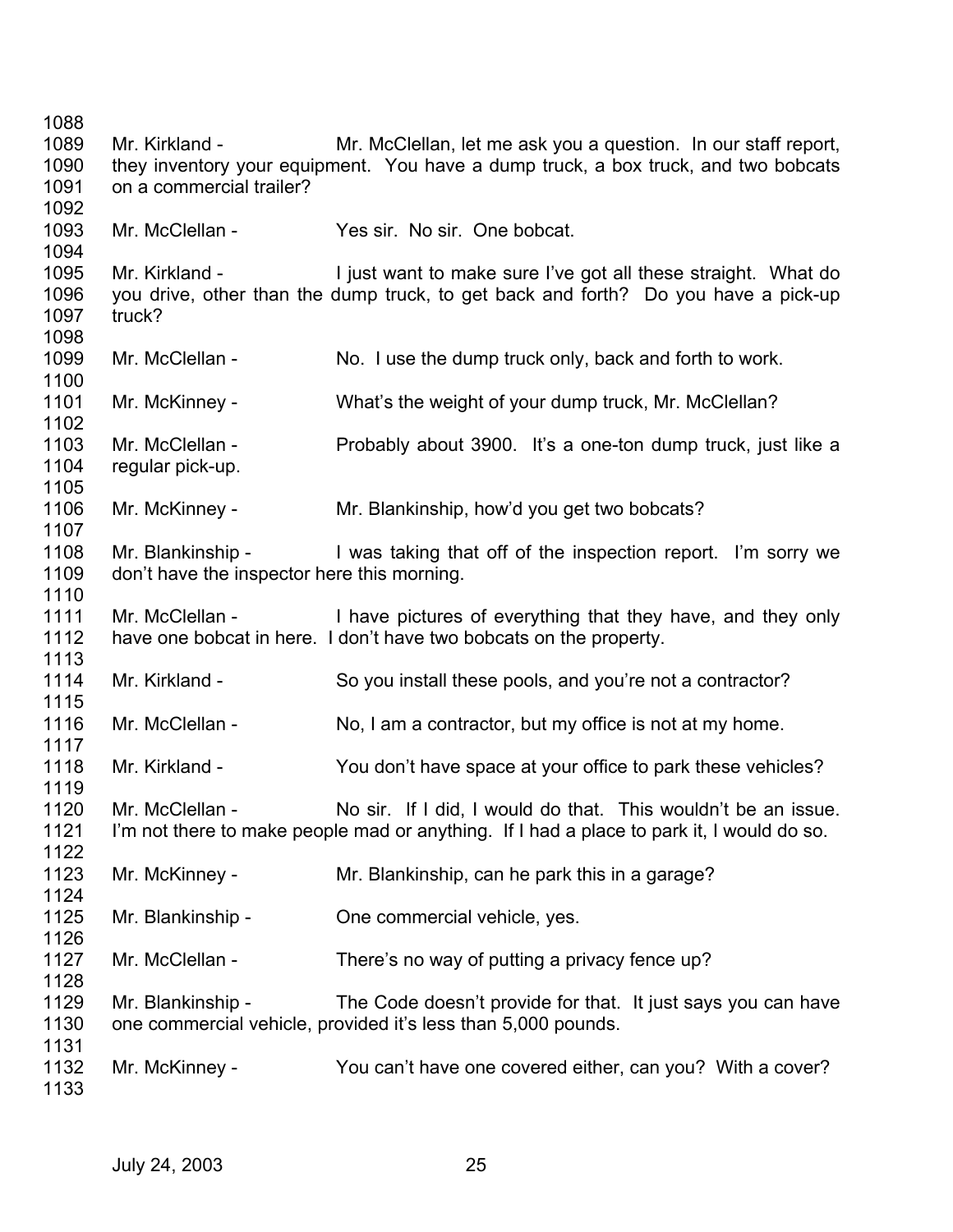1134 1135 Mr. Blankinship - No.

1136 1137 1138 1139 1140 1141 1142 1143 1144 1145 1146 1147 1148 1149 1150 Mr. Balfour - Thank you. You may want to see if you can either leave your equipment where you are doing your job, or find another place where you can store it, probably rent a little space. Now I know that's not the answer you want, but the reason these zoning rules are there is because the integrity of these neighborhoods is established in different ways – by size of houses, size of garages, where they're located so you don't have houses that are one foot from each other. You may think the equipment is fine, but you might object to the next guy who keeps ten dogs in his back yard that bark all night, and you don't like it, so there's a limit to how many dogs you can keep. The complainant is trying to state a position he thinks he has a right to, that where you live has a limit to how much equipment you may have there. I sympathize with the position that you're in, but we don't have a lot of choice. I'm sorry, as I say, for your situation, but you might need to look for a place where you can store the other vehicles, and it may cost you a little rent, or maybe you can pool your resources with somebody else in the same position, and you can find a place together. There is no one else to speak, is that right?

1151

1152 1153 1154 1155 After an advertised public hearing and on a motion by Mr. McKinney, seconded by Mr. Kirkland, the Board **denied** application **A-89-2003** to appeal a decision of the Director of Planning regarding the property at 1797 Hungary Road (North Run Hills) (Parcel 778- 759-1670).

1156

| 1157 | Affirmative: | Balfour, Kirkland, McKinney, Nunnally, Wright | 5 |
|------|--------------|-----------------------------------------------|---|
| 1158 | Negative:    |                                               |   |
| 1159 | Absent:      |                                               |   |
| 1160 |              |                                               |   |

1161 1162 1163 The Board denied your request as it found that the Director of Planning correctly interpreted and applied the County Code.

- 1164 1165 1166 1167 1168 1169 1170 1171 1172 1173 1174 **A - 90-2003 KEITH ENROUGHTY** requests a variance from Section 24-95(c)(1) of Chapter 24 of the County Code to build a carport at 1617 Foster Road (Berkshire Park) (Parcel 762-744-8857), zoned R-3, Onefamily Residence District (Three Chopt). The minimum side yard setback and total side yard setback are not met. The applicant has 0 feet minimum side yard setback and 14 feet total side yard setback, where the Code requires 7 feet minimum side yard setback and 19.5 feet total side yard setback. The applicant requests a variance of 7 feet minimum side yard setback and 5.5 feet total side yard setback.
- 1175 1176 1177 Mr. Balfour - Anyone here to speak on that matter? Do we have any others who intend to testify in this matter? Would you raise your right hand and be sworn please?
- 1178
- 1179 Mr. Blankinship - Do you swear that the testimony you are about to give is the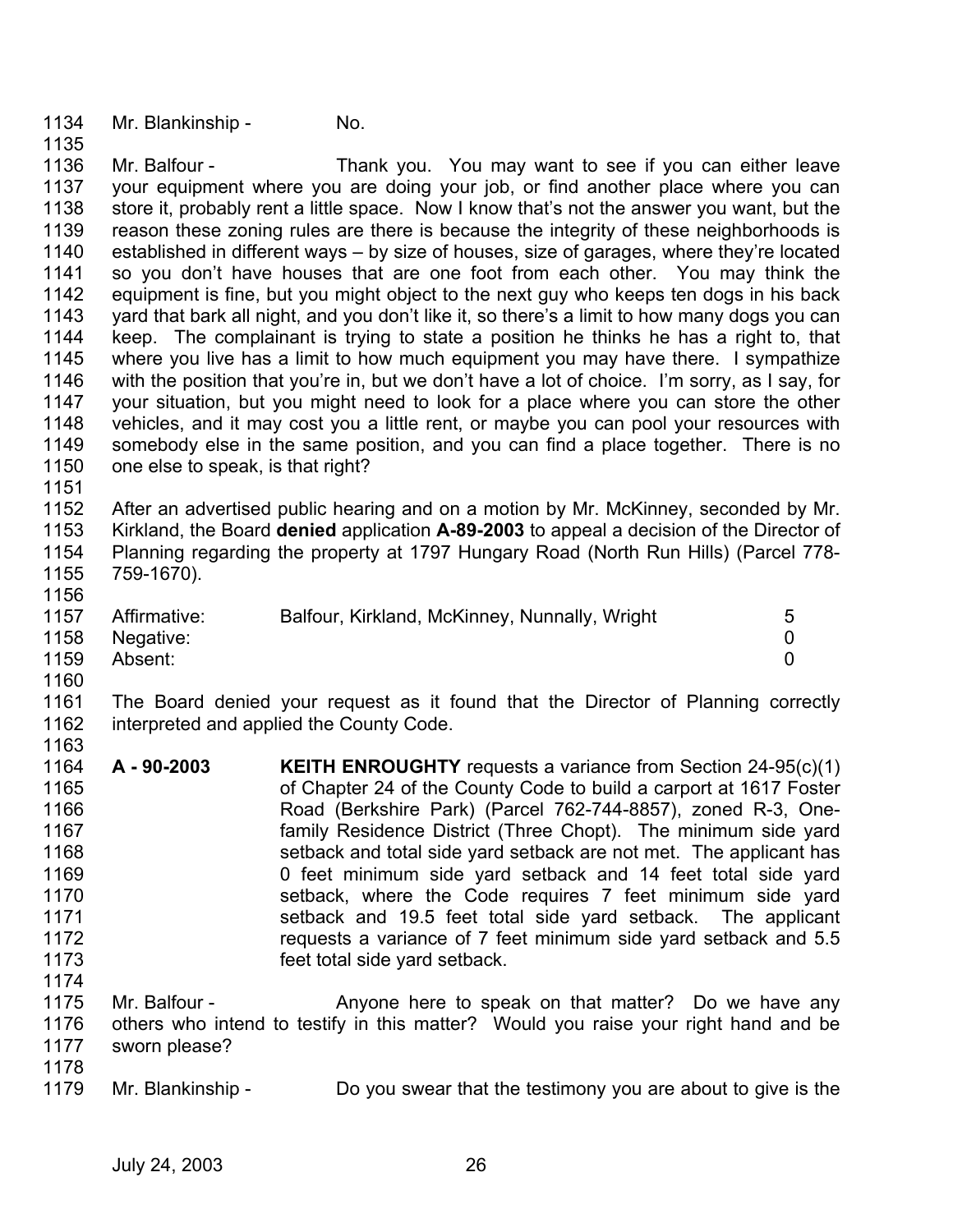1180 1181 1182 1183 1184 1185 1186 1187 1188 1189 1190 1191 1192 1193 1194 1195 1196 1197 1198 1199 1200 1201 1202 1203 1204 1205 1206 1207 1208 1209 1210 1211 1212 1213 1214 1215 1216 1217 1218 1219 1220 1221 1222 1223 1224 truth, the whole truth, and nothing but the truth, so help you God? Mr. Enroughty - I do. My name is Keith Enroughty. I want to add an attached carport on the side of my house. Right now I have a freestanding one, and it's not wide enough for the van I've got. When the lift opens and comes down, you need more room than is there to go on and off. Mr. Balfour - The picture we have shows a boat in there, is that right? Mr. Enroughty - Yes, it's there for now. I'm going to take it down to my dad's house. Mr. Balfour - But it's not wide enough for your van? Mr. Enroughty - No, it takes every bit of the width of that driveway. When I park, I'm all the way on the left side, and the life comes down, and by the time you roll off, it sits right to the other side. That carport is twelve feet wide, and when I put it up, I was driving a car, and I thought I could just make do when I got a van. When I got the van, there was just no way to do it. Mr. Wright - What's going to happen to that carport that's there? Mr. Enroughty - My brother's going to take it. Mr. Wright - The You're going to remove it? Mr. Enroughty - Yes, he's going to take it. It's going to be the same type structure, steel tubing structure, same type top; it's going to attach to the house and come out and then straight down. Mr. Wright - Have you got a drawing or a picture to show us what you propose to build? Mr. Enroughty - Yes, I found some pictures on the Internet. It's not the same company, but it's a similar type. Mr. Balfour - The one you have here looks like it's not attached to the house. Mr. Enroughty - It's similar to the picture, attached on one side, coming out and then coming straight down. Mr. Wright - So it will be completely open on the side and the back and the front?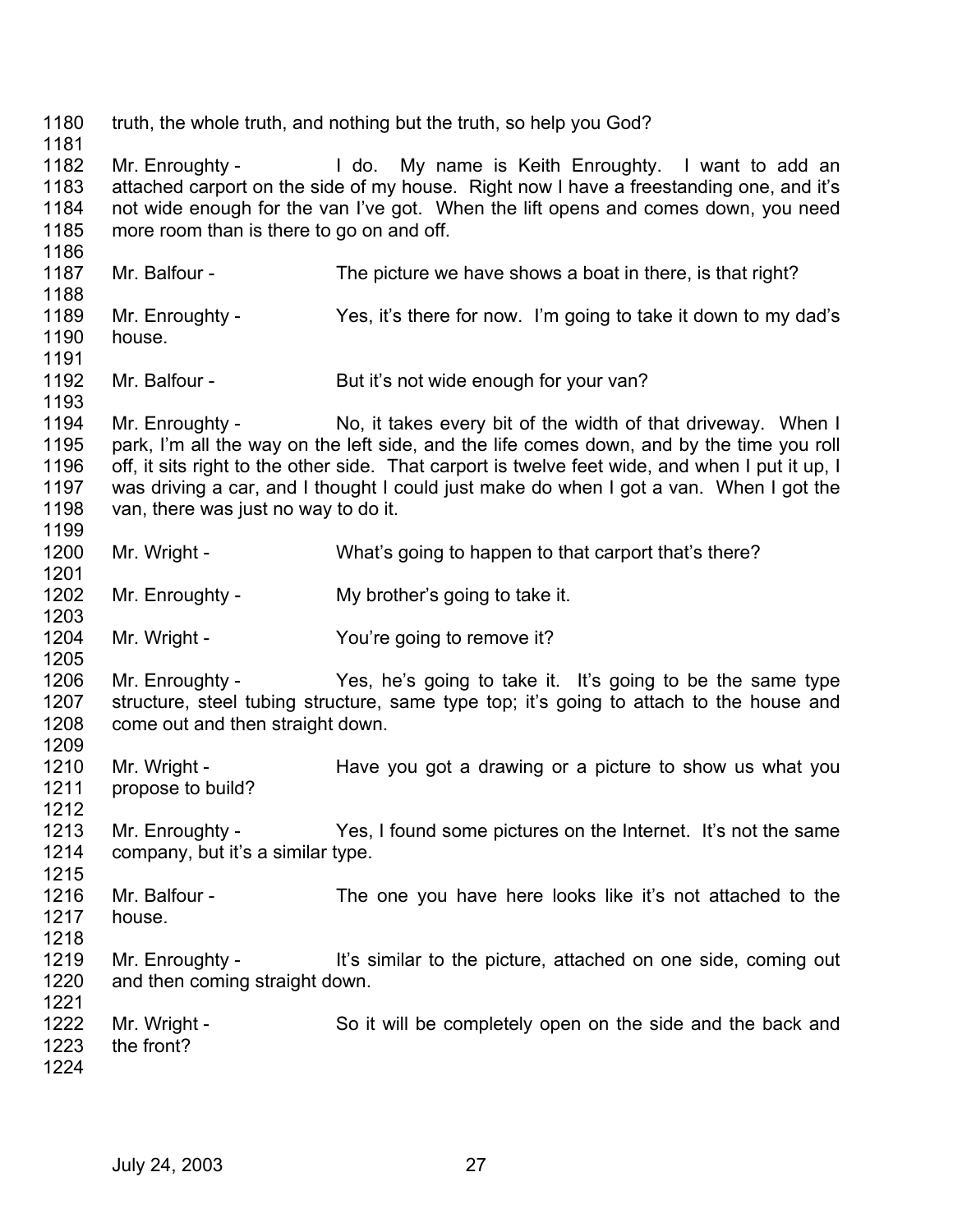- 1225 1226 1227 Mr. Enroughty - Yes. The height of the van, I don't want to make it any taller than I have to, I think eight or nine feet tall.
- 1228 1229 Mr. Wright - Whose car is that in this picture that we have here, that's parked next to the carport with the boat in it? Is that your neighbor's car?
- 1231 1232 1233 1234 1235 Mr. Enroughty - That's my next-door neighbor's. Right behind his truck, there are two huge oak trees that are going to be right across from where the carport comes out, so he can't get back that far. It's really not going to affect him, and he said it's fine with him. Without cutting down those two trees, he can't use that space, so he told me it would be okay.
- 1237 1238 1239 Mr. Balfour - So your carport is going to be sitting back farther than his truck, is what you're saying. His truck is really sitting out front.
- 1240 1241 1242 1243 Mr. Enroughty - Yes, and that carport is really two feet farther forward from the house, so you can't really tell the depth of it, but it's going to be two feet farther back, and the boat's going back down to my dad's.
- 1244 1245 1246 Mr. Wright - The Mr is the were to approve this, would you be agreeable to a condition that if you were to move from this house, that this carport be removed, so the property could come into compliance?
- 1248 1249 1250 1251 1252 Mr. Enroughty - Sure. Yes, I would take it down, if it had to come down, because it's not a real, it's semi-permanent I guess, because it's attached, but it's not framed, and to demolish it is only eight or ten bolts, shake it around, and it should come down.
- 1253 1254 Mr. Wright - My concern is that it's right on the property line.
- 1255 1256 Mr. Balfour - The idea would be it's only an exclusive right to you if it were granted, not something you can pass on to another owner.
- 1258 1259 1260 Mr. Enroughty - Yes, I've been there 15-16 years; I'm going to stay for as long as I can see. The past six months the rain has been so bad, it's just gotten to be a bigger issue with me. But sure, I can take it down if it had to come down.
- 1262 1263 Mr. Balfour - The Are there any other questions by Board members? Apparently not, thank you sir.
- 1264 1265
	- 1266 1267 1268 After an advertised public hearing and on a motion by Mr. Wright, seconded by Mr. McKinney, the Board **granted** application **A-90-2003** for a variance to build a carport at 1617 Foster Road (Berkshire Park) (Parcel 762-744-8857). The Board granted the variance subject to the following conditions:
	- 1269

1230

1236

1247

1257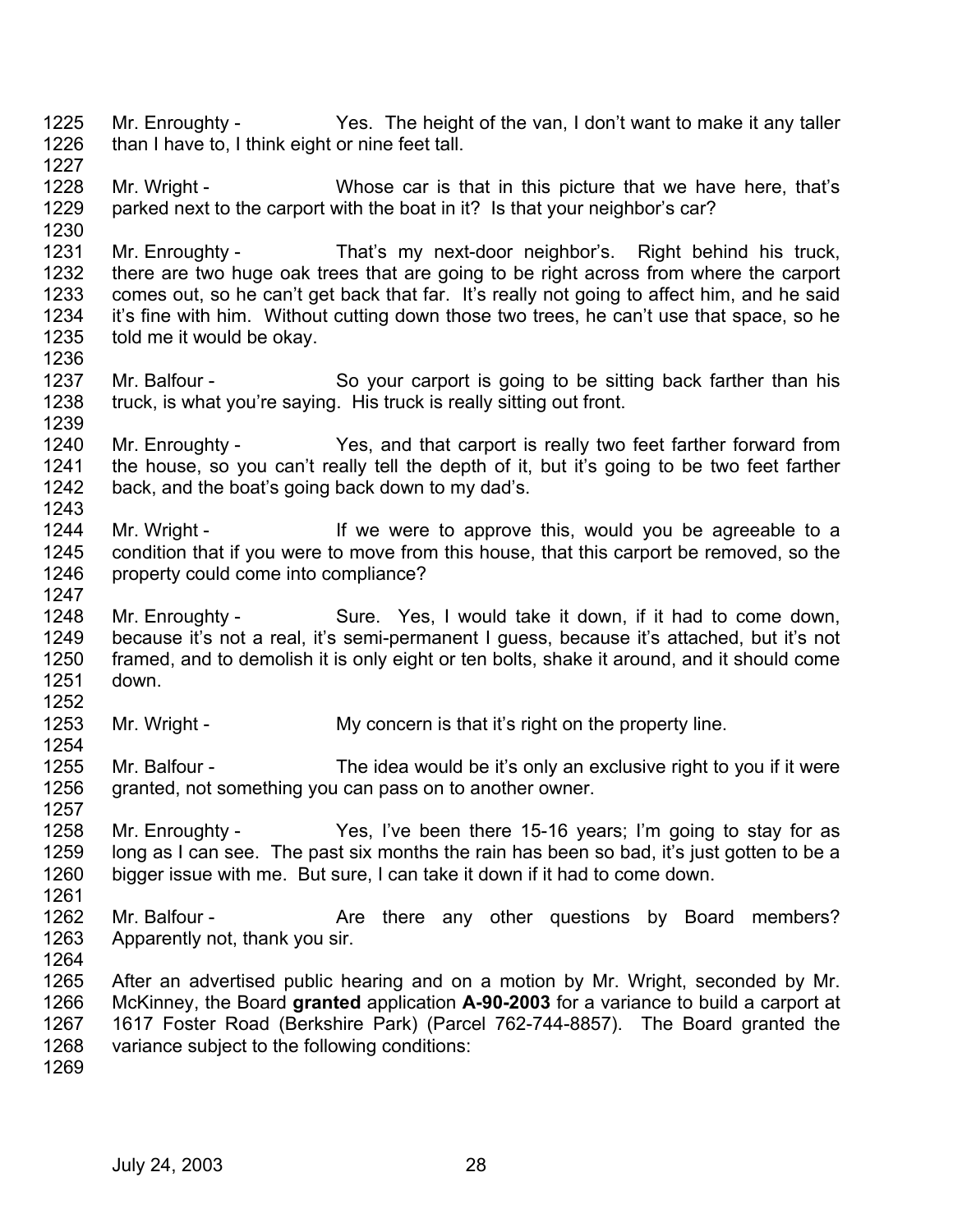1270 1271 1272 1273 1. Only the improvements shown on the plan filed with the application may be constructed pursuant to this approval. No substantial changes or additions to the layout may be made without the approval of the Board of Zoning Appeals. Any additional improvements shall comply with the applicable regulations of the County Code.

- 1274
- 1275 1276 2. The new construction shall match the existing dwelling as nearly as practical.

1277 1278 1279 3. When the current owner moves out of the house the carport shall be brought into compliance and this variance shall expire.

| 1280 | Affirmative: | Balfour, Kirkland, McKinney, Nunnally, Wright | 5 |
|------|--------------|-----------------------------------------------|---|
| 1281 | Negative:    |                                               |   |
| 1282 | Absent:      |                                               |   |

1283

1284 1285 1286 1287 1288 The Board granted this request, as it found from the evidence presented that, due to the unique circumstances of the subject property, strict application of the County Code would produce undue hardship not generally shared by other properties in the area, and authorizing this variance will neither cause a substantial detriment to adjacent property nor materially impair the purpose of the zoning regulations.

- 1289 1290
- 1291 1292 1293 1294 1295 1296 1297 1298 1299 1300 1301 **A - 91-2003 JOSEPH AND JUDITH JAGDMANN** request a variance from Section 24-94 of Chapter 24 of the County Code to build an addition at 12504 Hardings Trace Place (Hardings Trace) (Parcel 733-758-5343), zoned R-3C, One-family Residence District (Conditional) (Three Chopt). The rear yard setback and total side yard setback are not met. The applicant has 34 feet rear yard setback and 27 feet total side yard setback, where the Code requires 40 feet rear yard setback and 30 feet total side yard setback. The applicant requests a variance of 6 feet rear yard setback and 3 feet total side yard setback.
- 1302 1303 1304 Mr. Balfour - **Do** we have any others who intend to testify in this matter? Would you raise your right hand and be sworn please?
- 1305 1306 1307 Mr. Blankinship - Do you swear that the testimony you are about to give is the truth, the whole truth, and nothing but the truth, so help you God?
- 1308 1309 1310 1311 1312 1313 1314 1315 Ms. Jagdmann - I do. My name is Judith Jagdmann. Mr. Kinton, our architect, is with me as well, today. We request a variance from the rear setbacks to build a Florida room. Basically, the Florida room is going where our deck is right now. We're in an R-3 lot, and we're in a cul-de-sac in a very acute pie-shaped portion of the cul-de-sac, which prevents us from building or adding on to have the square footage that most R-3 lots would have. When we moved into the house, we had one child. We have four bedrooms. We now have two children, and we have a foreign exchange student living with us, and we can certainly use the extra room for various reasons, and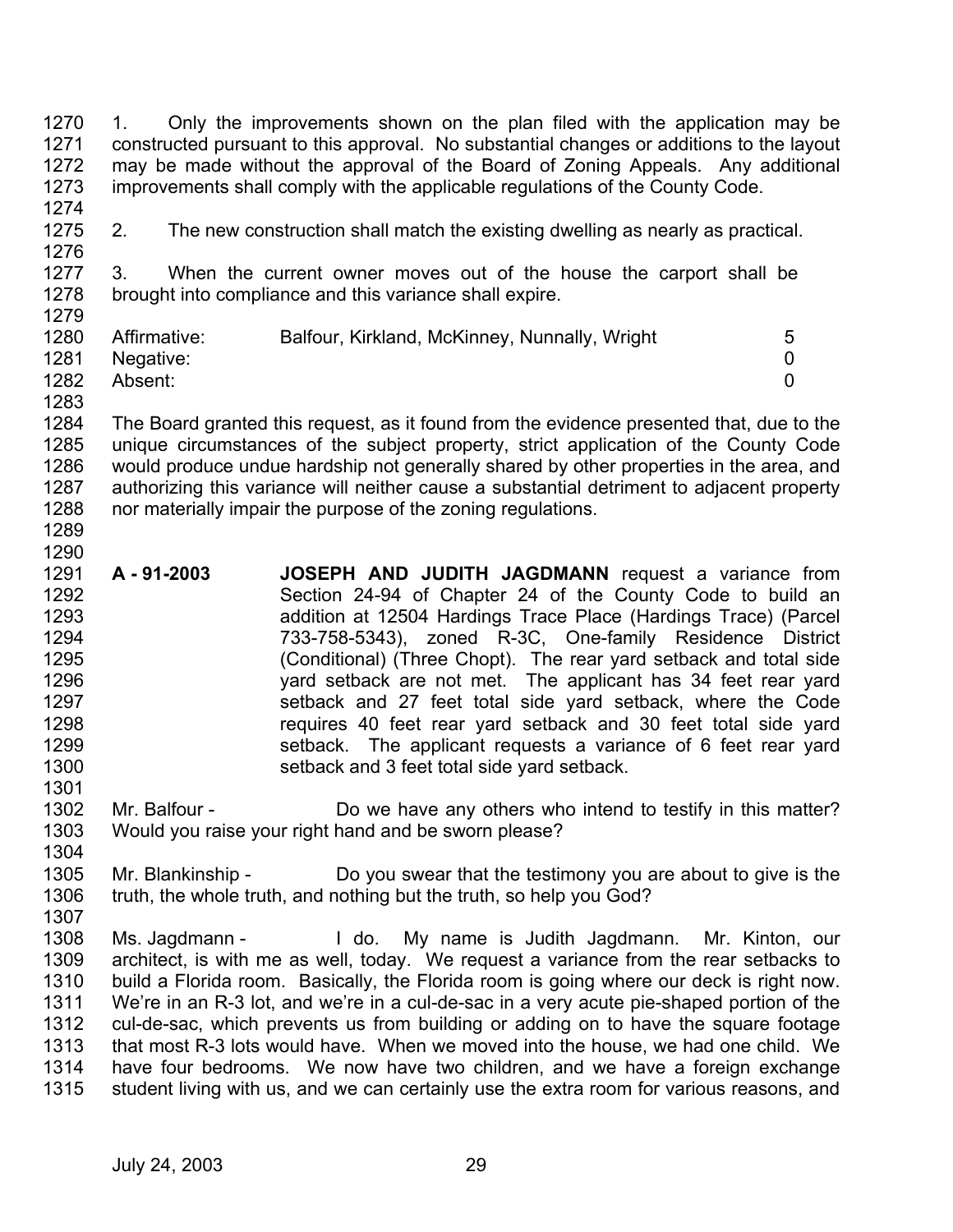1316 1317 1318 1319 1320 1321 1322 1323 1324 1325 1326 1327 1328 1329 1330 1331 1332 1333 1334 1335 1336 1337 1338 1339 1340 1341 1342 1343 1344 1345 1346 1347 1348 1349 1350 1351 1352 1353 1354 1355 1356 1357 1358 1359 1360 1361 we would very much like to stay where we are. I've spoken with all the adjacent property owners, and they have no problem with the various. I would mention that the report came back that the original structure did not meet the side setbacks. I believe that that is incorrect, based on the drawings that we submitted. When we went out and did the measurements, we do believe that we meet the side setbacks, and we'd be glad to provide any additional data that is needed for that. I'm willing to answer any questions that you may have, but would very much appreciate the six feet. Mr. Balfour - Any questions by Board members? Mr. Wright - You have referred to the fact that this is an odd-shaped lot. Ms. Jagdmann - Yes sir, and I know that a lot of cul-de-sacs have that problem, but when I was looking at the other cul-de-sacs in our subdivision, or in others as well, this is acutely narrow, and it stays narrow for a long portion. We moved three feet off the front setback just to be able to get the structure on, so we're longer on the front setback as well. Mr. Wright - It does also appear that this addition encroachment would be much less on the south side than on the north side because of the way the lot it. Ms. Jagdmann - Yes, it's sort of a triangular encroachment. Mr. Balfour - Any other questions by Board members? Sir, did you want to add anything? Mr. Kinton - My name is Greg Kinton. Just to speak a little bit on the side yard setback, the fifteen-foot dimension, I guess you could say it's the bottom corner of the property. That was an erroneous dimension; it's actually larger than that and meets the setback requirements. After an advertised public hearing and on a motion by Mr. Wright, seconded by Mr. McKinney, the Board **granted** application **A-91-2003** for a variance to build an addition at 12504 Hardings Trace Place (Hardings Trace) (Parcel 733-758-5343). The Board granted the variance subject to the following conditions: 1. The property shall be developed in substantial conformance with the plan filed with the application. No substantial changes or additions to the layout may be made without the approval of the Board of Zoning Appeals 2. The new construction shall match the existing dwelling as nearly as practical. Affirmative: Balfour, Kirkland, McKinney, Nunnally, Wright 5 Negative: 0 Absent: 0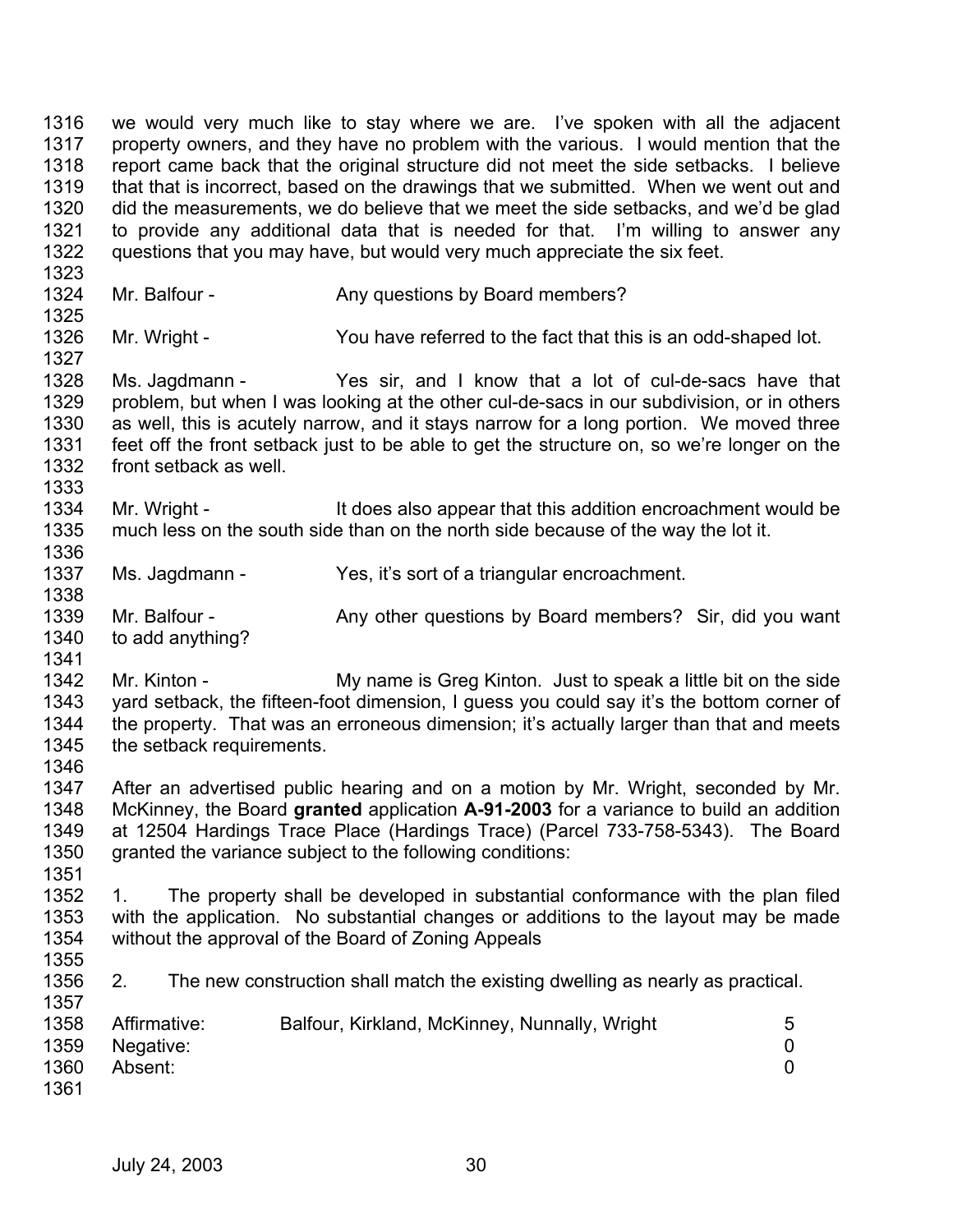1362 1363 1364 1365 1366 The Board granted this request, as it found from the evidence presented that, due to the unique circumstances of the subject property, strict application of the County Code would produce undue hardship not generally shared by other properties in the area, and authorizing this variance will neither cause a substantial detriment to adjacent property nor materially impair the purpose of the zoning regulations.

1368 1369 Mr. Balfour - Any more questions? Mr. Secretary, would you recall again, UP-18-2003.

1371 1372 1373 1374 1375 1376 1377 1378 1379 1380 1381 Mr. Blankinship - Mr. Chairman, on the matter of the calendar, we have given you two different options. As you know, the standard meeting time is the fourth Thursday, except that we adjust the November and December dates to the third Thursday in order to avoid Thanksgiving and Christmas. The way the calendar works out this year, if you follow that, we would have five weeks between the September meeting and the October meeting, and then only three weeks between the October meeting and the November meeting. So we have proposed that as Option # 1. Option # 2 would also move the October meeting to the third Thursday, and if you do that, then we have four weeks between September and October, four weeks between October and November.

1382 **Approval of 2004 Calendar # 1:** 

1367

1370

1383

1389

1391

1397

1403

1405

- 1384 1385 1386 1. October 28 (normal fourth Thursday, 5 weeks after September meeting) 2. November 18 (third Thursday, 3 weeks after October meeting)
- 1387 1388 3. December 16 (third Thursday, 4 weeks after November meeting)
- 1390 **Or, Approval of 2004 Calendar # 2:**
- 1392 1393 1394 1395 1. October 21 (third Thursday, 4 weeks after September meeting) 2. November 18 (third Thursday, 4 weeks after October meeting)
- 1396 3. December 16 (third Thursday, 4 weeks after November meeting)

1398 1399 Mr. McKinney - That helps the staff, doesn't it?

1400 1401 Mr. Blankinship - Yes sir.

1402 Mr. Balfour - Staff favors the second?

1404 Mr. Blankinship - Yes sir.

1406 1407 Upon a motion by Mr. McKinney, seconded by Mr. Wright, the Board **approved the 2004 Calendar # 2.**